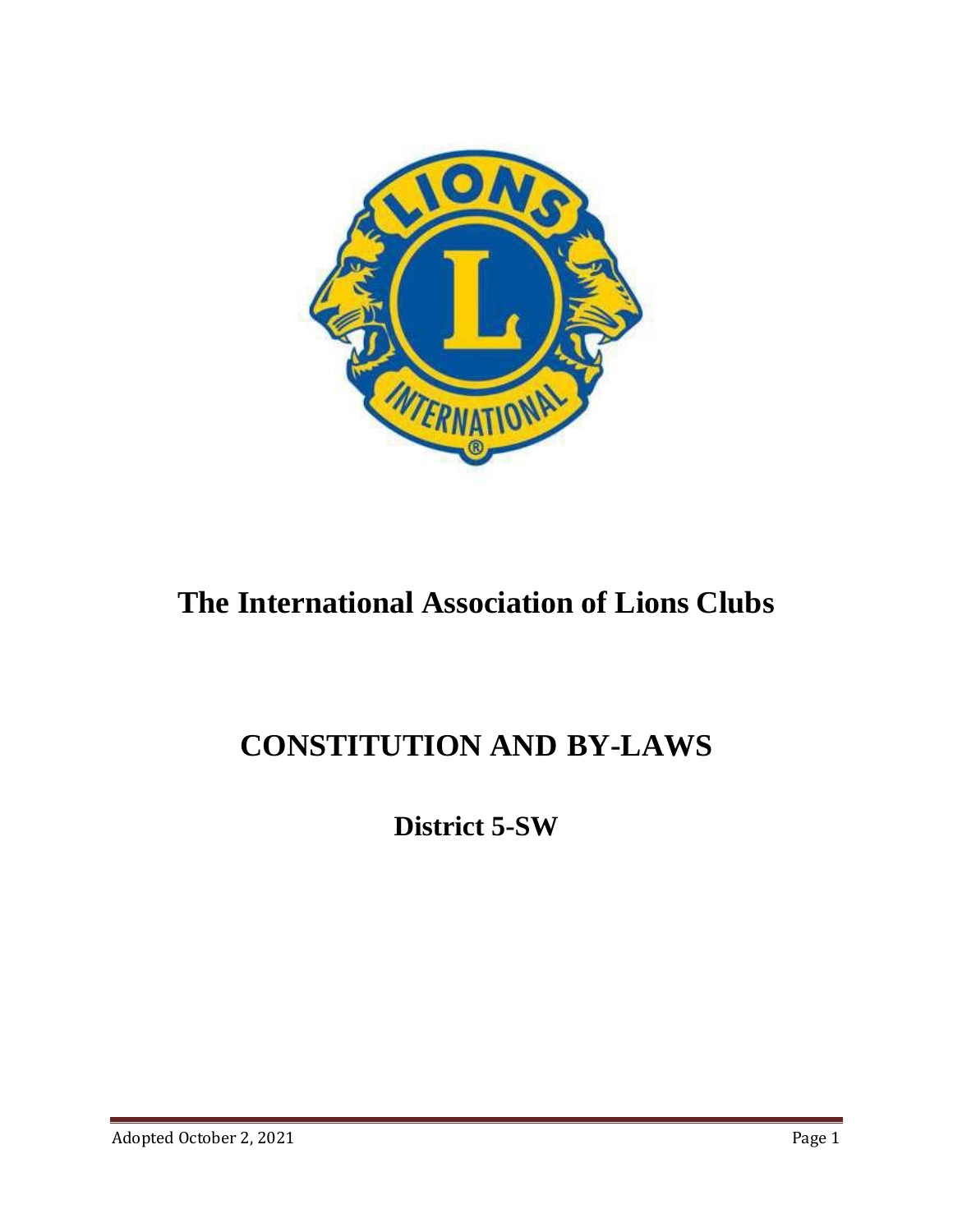# Lions Clubs International

# **PURPOSES**

**TO ORGANIZE,** *charter and supervise service clubs to be known as Lions clubs.*

**TO COORDINATE** *the activities and standardize the administration ofLions clubs.*

**TO CREATE** *and foster a spirit of understanding among the peoples of theworld.*

**TO PROMOTE** *the principles of good government and goodcitizenship.*

**TO TAKE** *an active interest in the civic, cultural, social and moral welfare ofthe community.*

**TO UNITE** *the clubs in the bonds of friendship, good fellowship andmutual understanding.*

**TO PROVIDE** *a forum for the open discussion of all matters of public interest; provided, however, that partisan politics and sectarian religion shall not be debated by club members.*

**TO ENCOURAGE** *service-minded people to serve their community without personal financial reward, and to encourage efficiency and promote high ethical standards in commerce, industry, professions, public works and private endeavors.* 

# **VISION STATEMENT**

**TO BE** *the global leader in community and humanitarian service.*

# **MISSION STATEMENT**

**TO EMPOWER** *volunteers to serve their communities, meet humanitarianneeds, encourage peace and promote international understanding through Lions clubs.*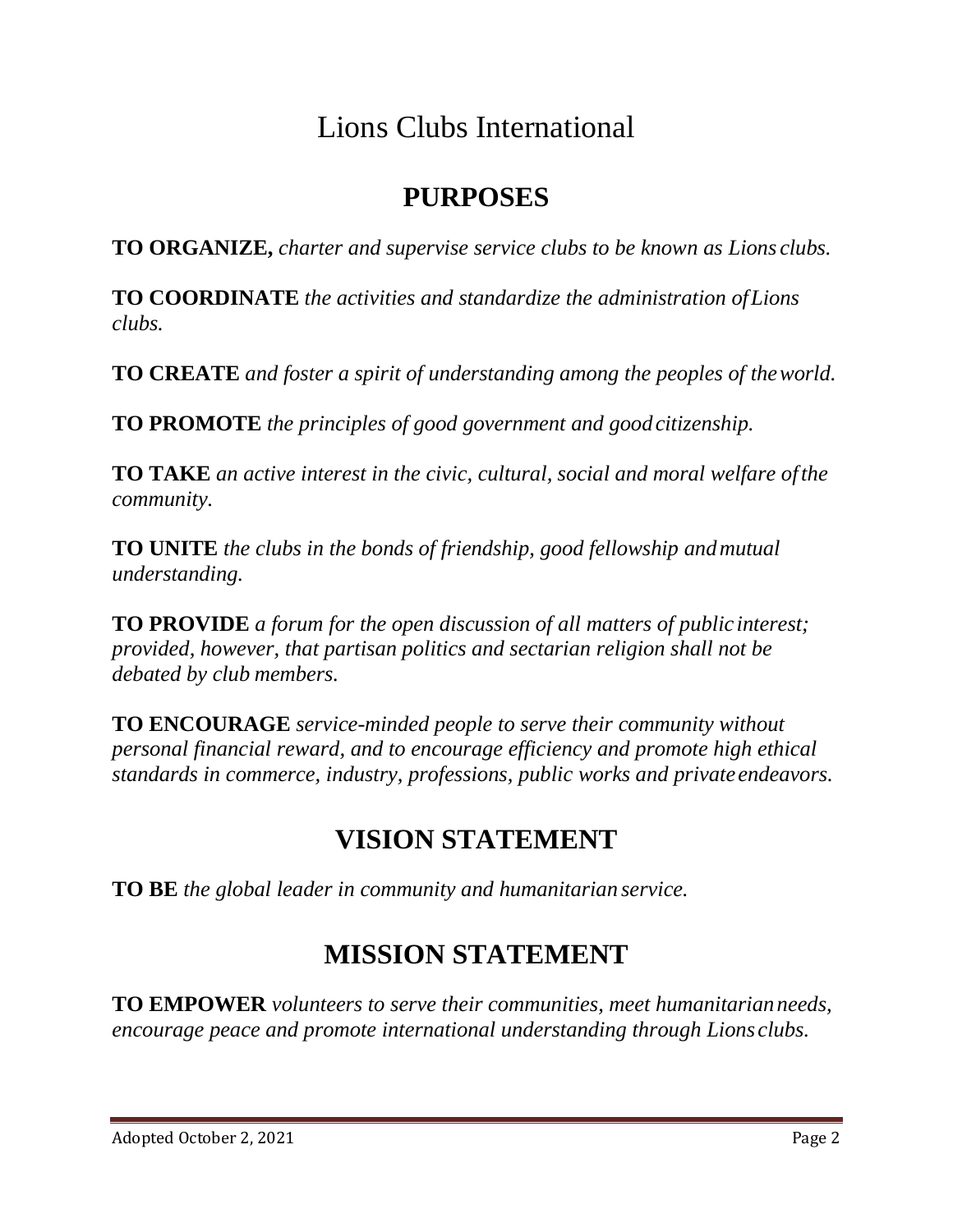## DISTRICT 5-SW CONSTITUTION

| <b>ARTICLE IV - Emblem, Colors, Slogan and Motto</b>                                  |  |  |  |  |
|---------------------------------------------------------------------------------------|--|--|--|--|
|                                                                                       |  |  |  |  |
|                                                                                       |  |  |  |  |
|                                                                                       |  |  |  |  |
|                                                                                       |  |  |  |  |
|                                                                                       |  |  |  |  |
|                                                                                       |  |  |  |  |
| <b>ARTICLE VI - Officers and District Cabinet</b>                                     |  |  |  |  |
|                                                                                       |  |  |  |  |
|                                                                                       |  |  |  |  |
|                                                                                       |  |  |  |  |
|                                                                                       |  |  |  |  |
| <b>ARTICLE VII - District Convention</b>                                              |  |  |  |  |
|                                                                                       |  |  |  |  |
|                                                                                       |  |  |  |  |
|                                                                                       |  |  |  |  |
|                                                                                       |  |  |  |  |
|                                                                                       |  |  |  |  |
| <b>ARTICLE IX - Amendments</b>                                                        |  |  |  |  |
|                                                                                       |  |  |  |  |
|                                                                                       |  |  |  |  |
|                                                                                       |  |  |  |  |
|                                                                                       |  |  |  |  |
| <b>BY-LAWS</b>                                                                        |  |  |  |  |
| <b>ARTICLE I – Nominations and Endorsement Third Vice President and International</b> |  |  |  |  |
| <b>Director Nominees</b>                                                              |  |  |  |  |
|                                                                                       |  |  |  |  |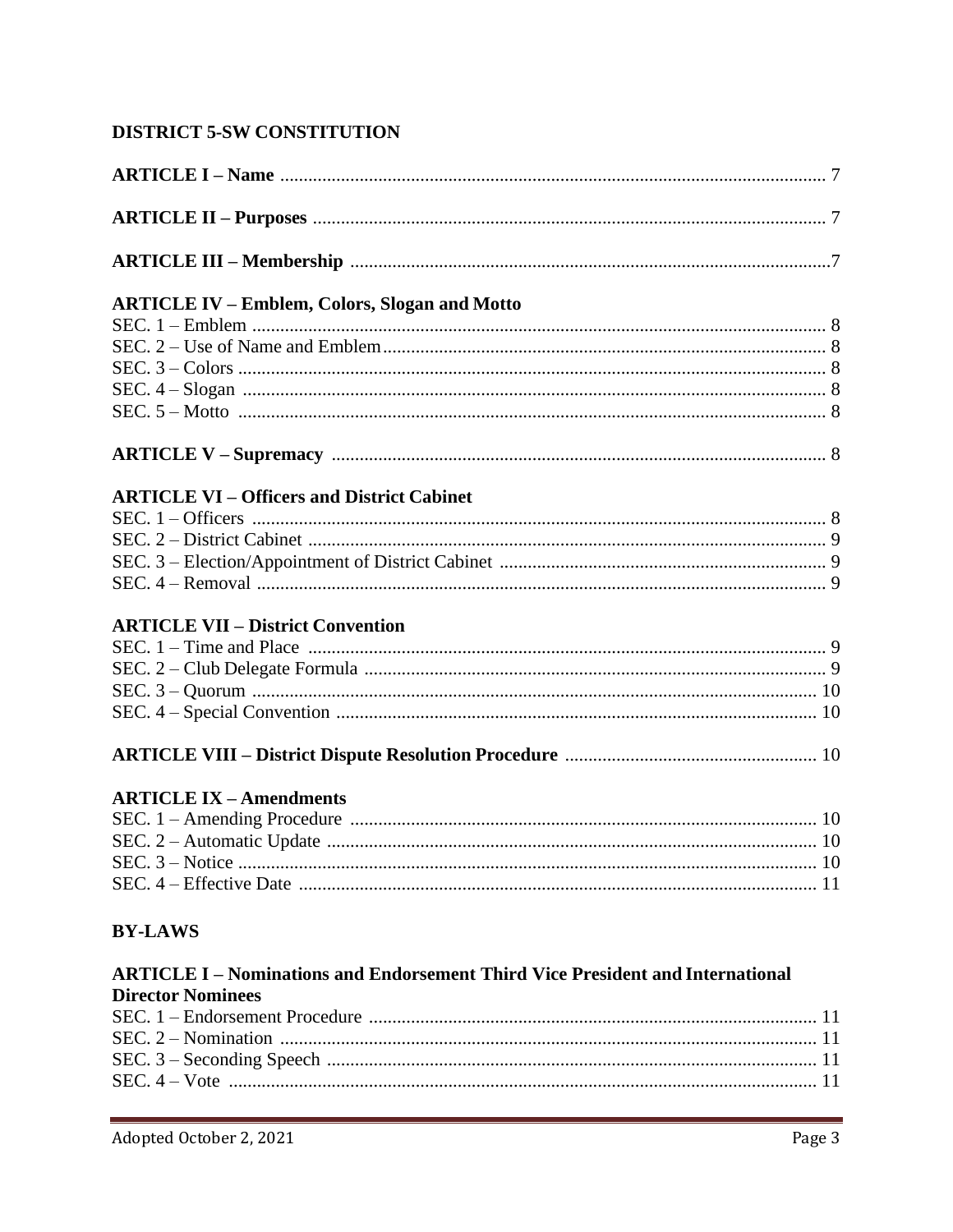## **ARTICLE II - District Nominations, Elections and Appointments**

## **ARTICLE III - Duties of District Officers/Cabinet**

## **ARTICLE IV - District Committees**

## **ARTICLE V - Meetings**

## **ARTICLE VI - District Convention**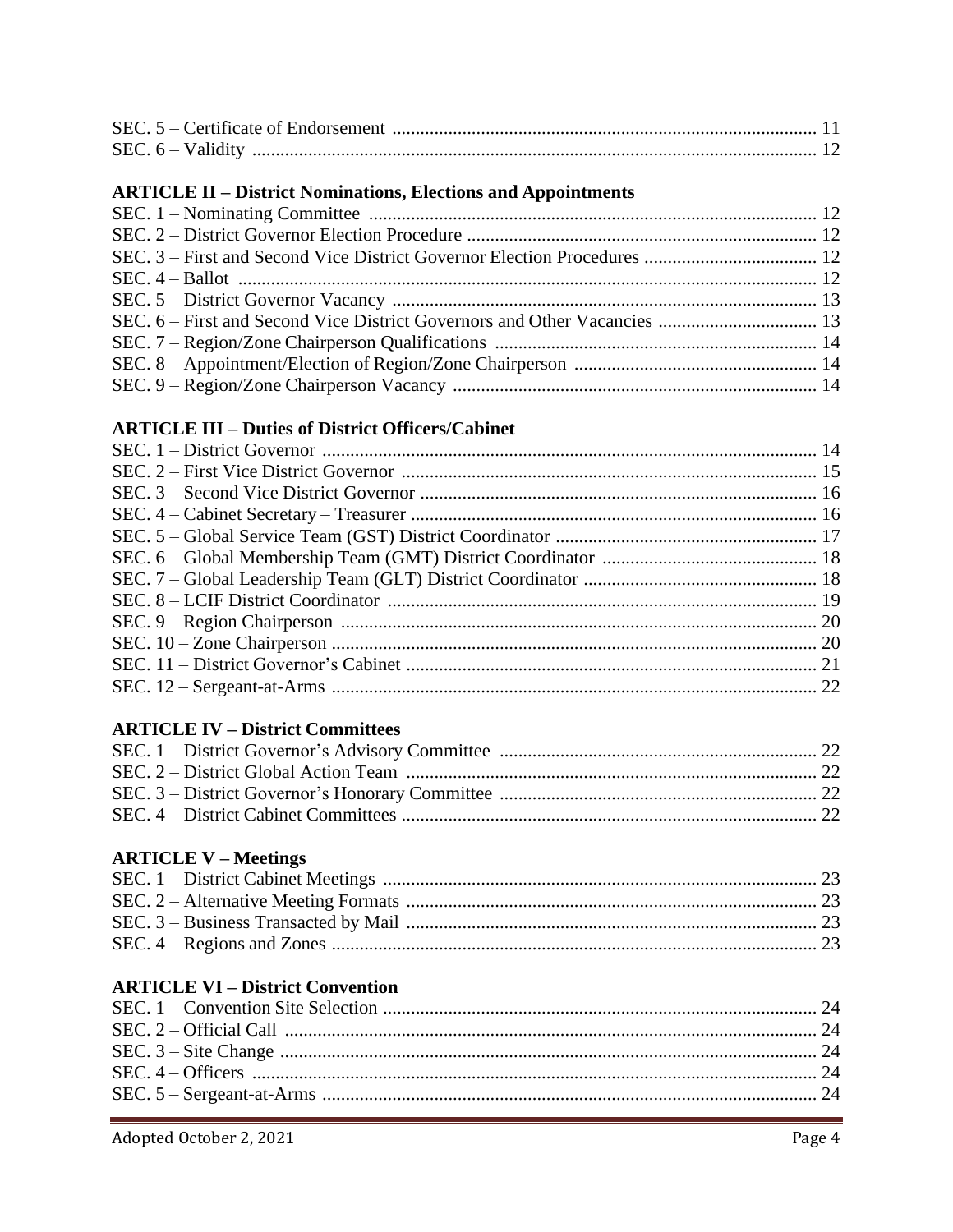| <b>ARTICLE VII – District Administration Fund</b>                            |  |
|------------------------------------------------------------------------------|--|
|                                                                              |  |
|                                                                              |  |
|                                                                              |  |
| <b>ARTICLE VIII - Miscellaneous</b>                                          |  |
|                                                                              |  |
|                                                                              |  |
|                                                                              |  |
|                                                                              |  |
|                                                                              |  |
|                                                                              |  |
|                                                                              |  |
|                                                                              |  |
| <b>ARTICLE IX - Amendments</b>                                               |  |
|                                                                              |  |
|                                                                              |  |
|                                                                              |  |
|                                                                              |  |
|                                                                              |  |
|                                                                              |  |
|                                                                              |  |
| <b>EXHIBIT A – Rules of Procedure</b>                                        |  |
|                                                                              |  |
|                                                                              |  |
|                                                                              |  |
| <b>EXHIBIT B - Rules of Procedure</b>                                        |  |
| Special Meeting to Recommend a Lion for Appointment as District Governor  31 |  |
| <b>EXHIBIT C - Rules of Procedure</b>                                        |  |
|                                                                              |  |
| Special Meeting to Recommend a Lion for Appointment as First or Second Vice  |  |
|                                                                              |  |
|                                                                              |  |
|                                                                              |  |
| <b>EXHIBIT D - Nominating Committee Checklist</b>                            |  |
|                                                                              |  |
| <b>EXHIBIT E – Nominating Committee Checklist</b>                            |  |
|                                                                              |  |
|                                                                              |  |
|                                                                              |  |
| <b>EXHIBIT F - Nominating Committee Checklist</b>                            |  |
|                                                                              |  |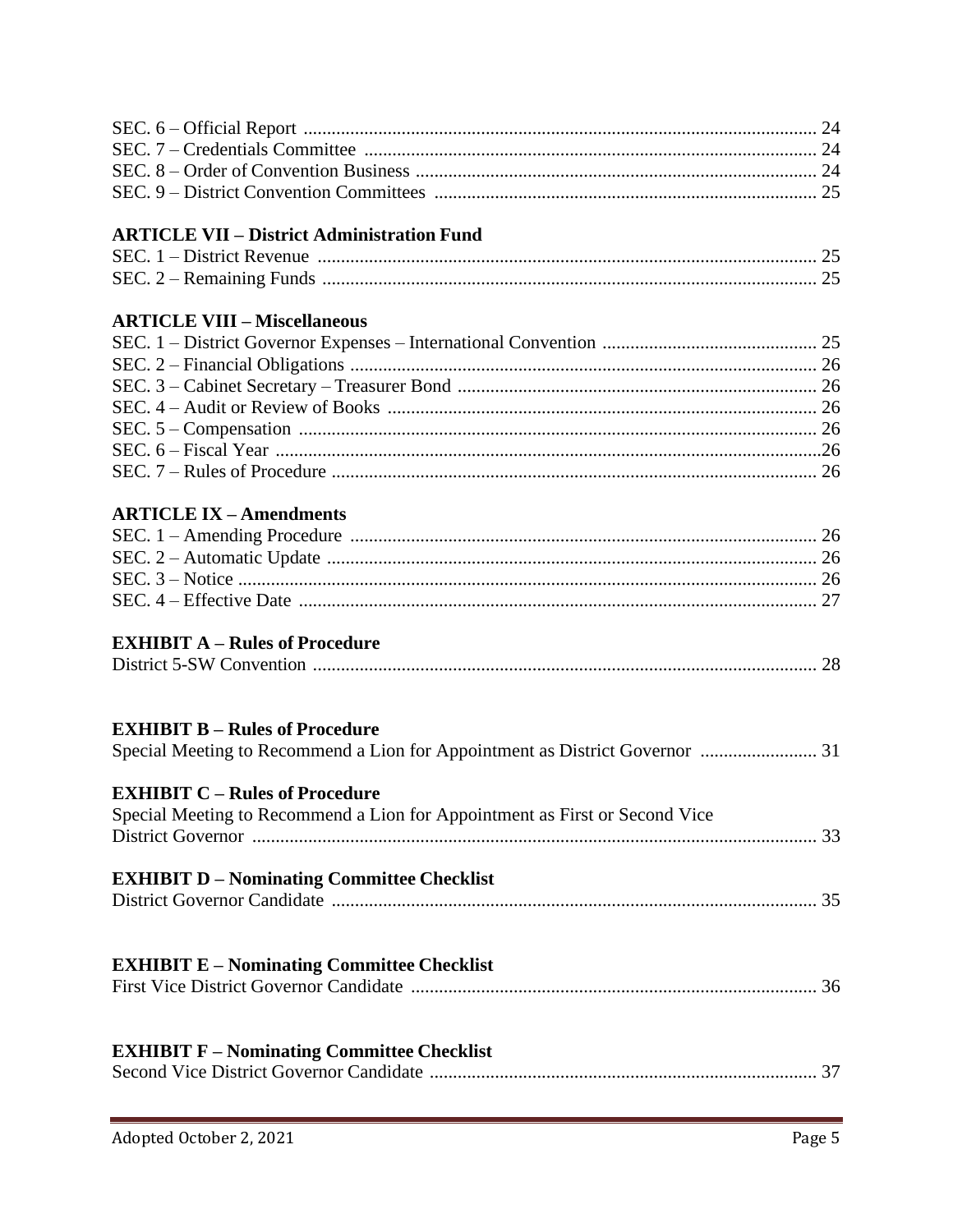| <b>EXHIBIT G – Standard Ballot</b>                                                  |  |  |  |  |
|-------------------------------------------------------------------------------------|--|--|--|--|
| District Governor, First Vice District Governor & Second Vice District Governor  38 |  |  |  |  |
|                                                                                     |  |  |  |  |
|                                                                                     |  |  |  |  |

|--|--|--|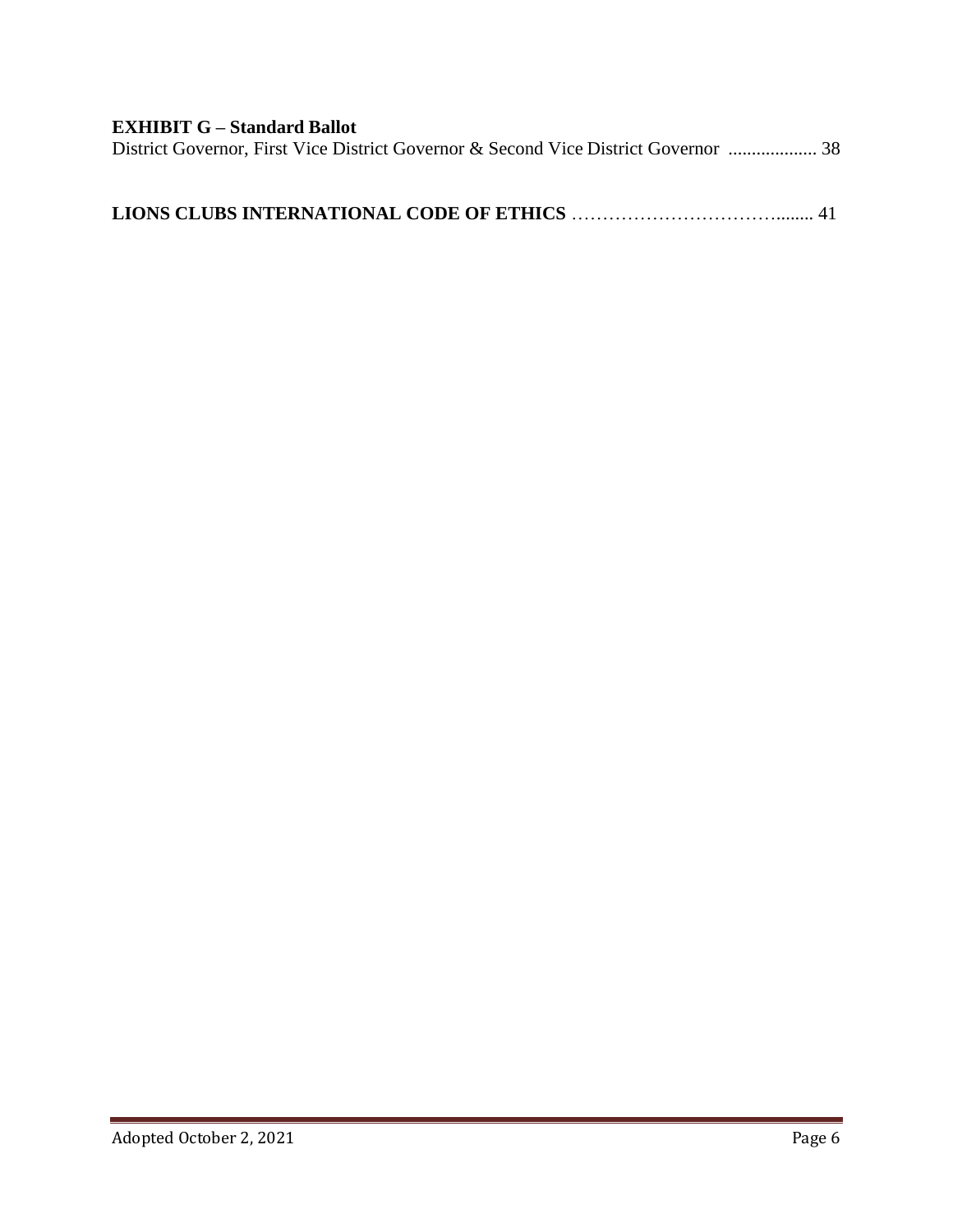#### **ARTICLE I Name**

This organization shall be known as Lions District No. 5-SW hereinafter referred to as "district."

## **ARTICLE II Purposes**

The purposes of this district shall be:

- (a) To provide an administrative structure with which to advance the Purposes of Lions Clubs International in this district.
- (b) To create and foster a spirit of understanding among the peoples of the world.
- (c) To promote the principles of good government and good citizenship.
- (d) To take an active interest in the civic, cultural, social and moral welfare of the community.
- (e) To unite the members in the bonds of friendship, good fellowship and mutual understanding.
- (f) To provide a forum for the open discussion of all matters of public interest; provided, however, that partisan politics and sectarian religion shall not be debated by club members.
- (g) To encourage service-minded people to serve their community without personal financial reward, and to encourage efficiency and promote high ethical standards in commerce, industry, professions, public works and private endeavors.

## **ARTICLE III Membership**

The members of this organization shall be all Lions clubs in this district chartered by Lions Clubs International.

The boundary lines of this district shall be as follows:

|       | NORTH: by the State of North Dakota                                                                    |
|-------|--------------------------------------------------------------------------------------------------------|
| EAST: | by the west boundary lines of Brown, Spink, Beadle,<br>Jerauld, Aurora, Douglas and Bon Homme Counties |
|       | SOUTH: by the State of Nebraska                                                                        |
|       | WEST: by the States of Wyoming and Montana                                                             |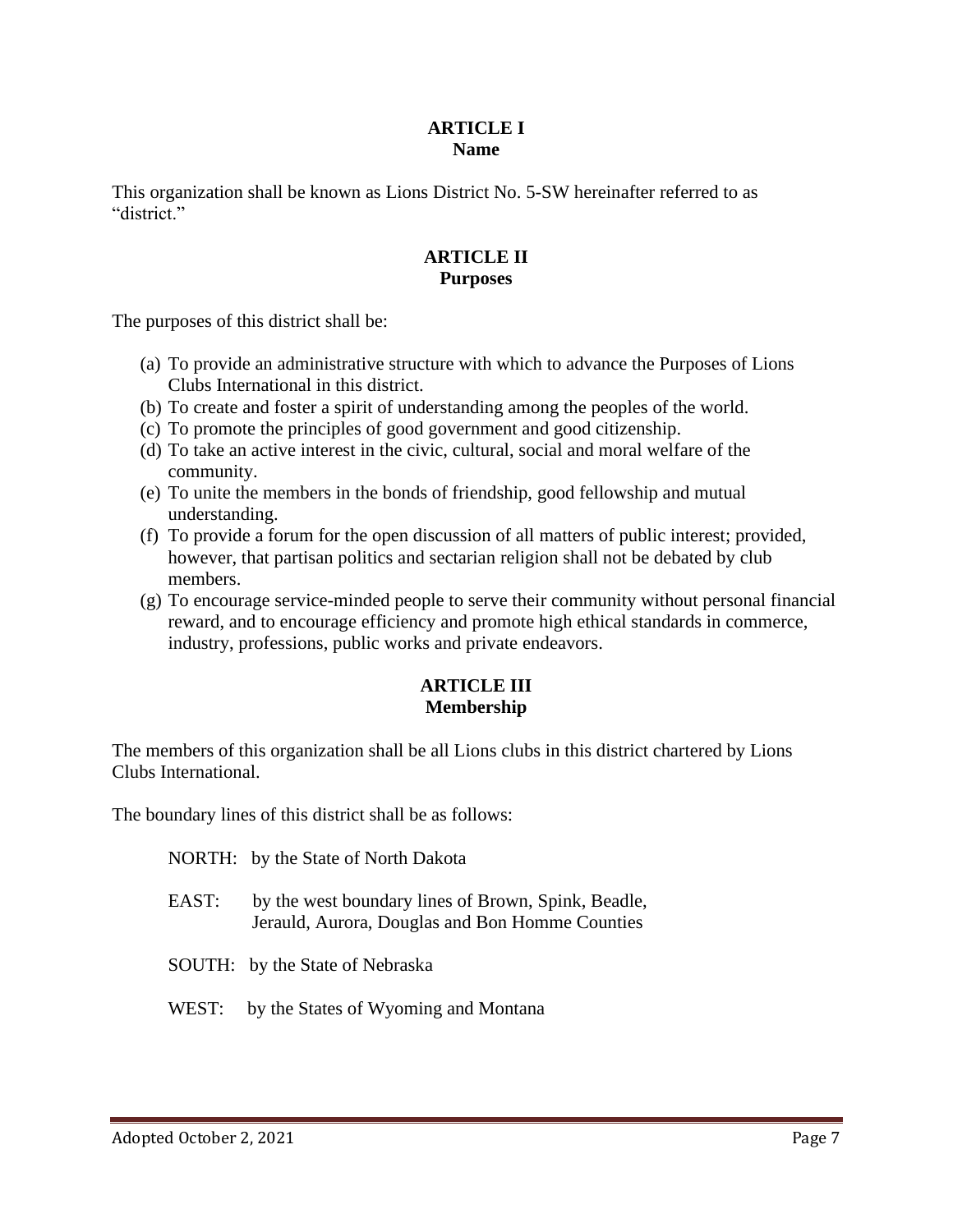#### **ARTICLE IV Emblem, Colors, Slogan and Motto**

Section 1. EMBLEM. The emblem of this association and each chartered club shall be of a design as follows:



Section 2. **USE OF NAME AND EMBLEM**. Use of the name, goodwill, emblem and other logos of the association shall be according to the guidelines established from time to time in the by-laws.

Section 3. **COLORS**. The colors of this association and of each chartered club shall be purple and gold.

Section 4. **SLOGAN**. Its Slogan shall be: Liberty, Intelligence, Our Nation's Safety.

Section 5. **MOTTO**. Its Motto shall be: We Serve.

## **ARTICLE V Supremacy**

The District Constitution and By-Laws shall govern the district unless otherwise amended so as not to conflict with the Multiple District and International Constitution & By-Laws and policies of Lions Clubs International. Whenever there may exist a conflict or a contradiction between the provisions set out in the district constitution and by-laws and the multiple district constitution and by-laws then the multiple district constitution and by-laws shall govern. Whenever there may exist a conflict or a contradiction between the provisions set out in the district constitution and by-laws and the International Constitution and By-Laws, then the International Constitution and By-Laws shall govern.

## **ARTICLE VI Officers and District Cabinet**

Section 1. **OFFICERS**. The officers of this district shall be the district governor, the immediate past district governor, the first and second vice district governors, the region chairpersons (if the position is utilized during the district governor's term), the zone chairpersons and a cabinet secretary-treasurer or a cabinet secretary and a cabinet treasurer. Additionally, the GST (Global Service Team) district coordinator, GMT (Global Membership Team) district coordinator, GLT (Global Leadership Team) district coordinator and LCIF (Lions Club International Foundation)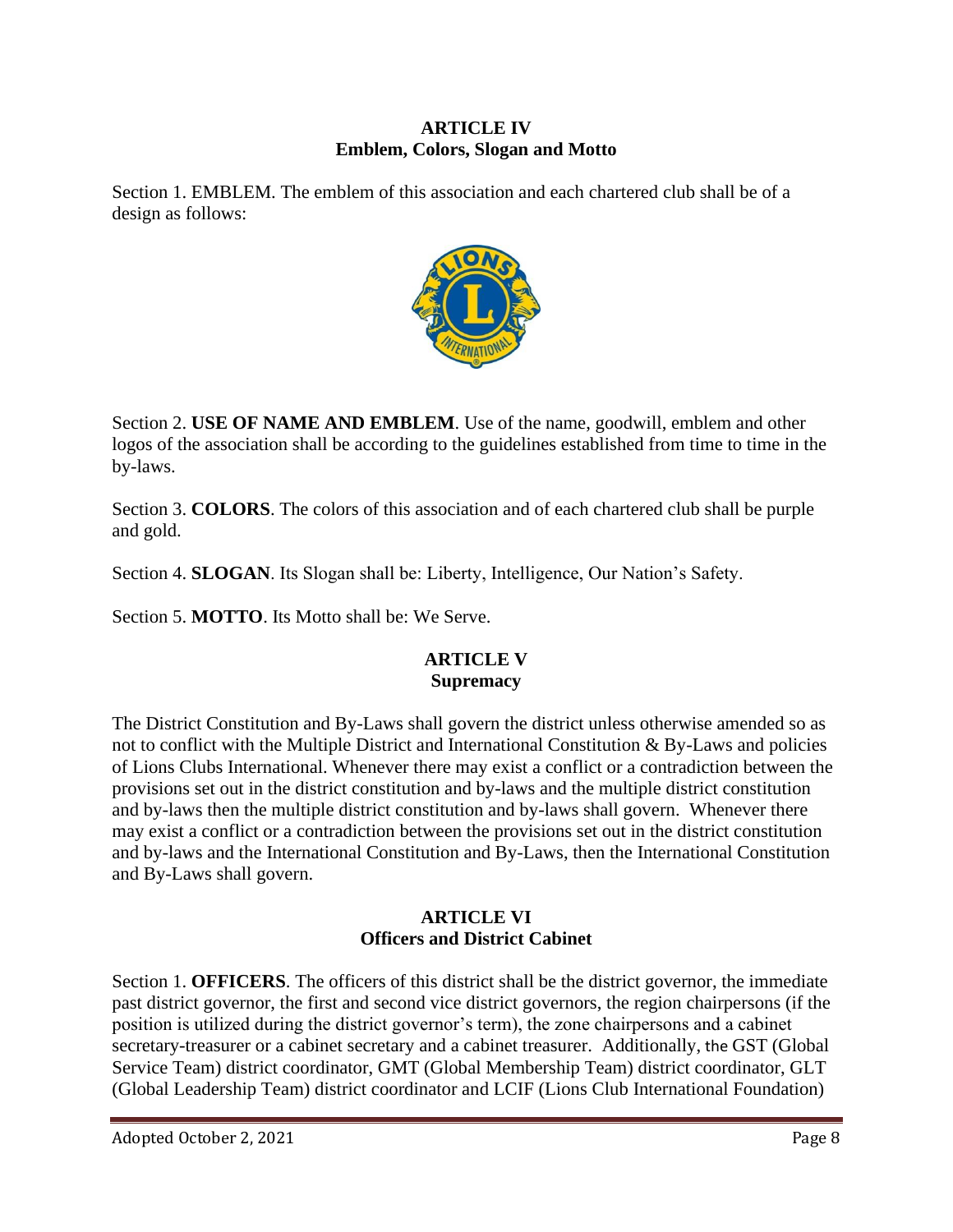district coordinator shall be officers of the district. Each such officer shall be a member in good standing of a Lions club in good standing in the district.

Section 2. **DISTRICT CABINET**. The district shall have a district cabinet composed of the district governor, the immediate past district governor, the first and second vice district governors, the region chairpersons (if the position is utilized during the district governor's term), the zone chairpersons, a cabinet secretary-treasurer or a cabinet secretary and a cabinet treasurer, and such other club members as may be included in this section as amended in accordance with the amendment procedures contained herein. In addition, the global membership team district coordinator (GMT), global leadership team district coordinator (GLT), global service team district coordinator (GST) and LCIF district coordinator shall be members of the district cabinet. Each such cabinet member shall be a member in good standing of a Lions club in good standing in the district.

Section 3. **ELECTION/APPOINTMENT OF DISTRICT CABINET**. The district governor and first and second vice district governors shall be elected at the annual convention of the district. The district governor shall appoint or the district shall elect by the time he/she takes office, the cabinet secretary-treasurer or a cabinet secretary and a cabinet treasurer, one region chairperson for each region (if the position is utilized during the district governor's term), and one zone chairperson for each zone, in the district, sergeant at arms and such other club members as may be included in the district cabinet.

Section 4. **REMOVAL**. Members of the District Cabinet appointed by the District Governor may be removed from office for cause by the District Governor. Elected members of the District Cabinet other than the District Governor, First Vice District Governor and Second Vice District Governor may be removed from office for cause by the affirmative vote of two-thirds (2/3) of the entire number of the District Cabinet.

#### **ARTICLE VII District Convention**

Section 1. **TIME AND PLACE**. An annual convention of the district shall be held in each year to conclude no less than thirty (30) days prior to the convening of the international convention at a place selected by the delegates of a previous annual convention of the district and at a date and time fixed by the district governor. A meeting of the registered delegates of the district in attendance at the annual convention of the multiple district of which this district shall be a part may constitute the annual convention of the district.

Section 2. **CLUB DELEGATE FORMULA**. Each chartered club in good standing in Lions Clubs International and its district shall be entitled in each annual convention of its district to one (1) delegate and one (1) alternate for each ten (10) members, who have been enrolled for at least one year and a day in the club or major fraction thereof, of said club as shown by the records of the international office on the first day of the month last preceding that month during which the convention is held. The major fraction referred to in this section shall be five (5) or more members. In addition, full delegate status shall be granted to each past district governor who is a member of a club in the district independent of the club delegate quotas hereinabove specified. Each certified delegate present in person shall be entitled to cast one (1) vote only for each office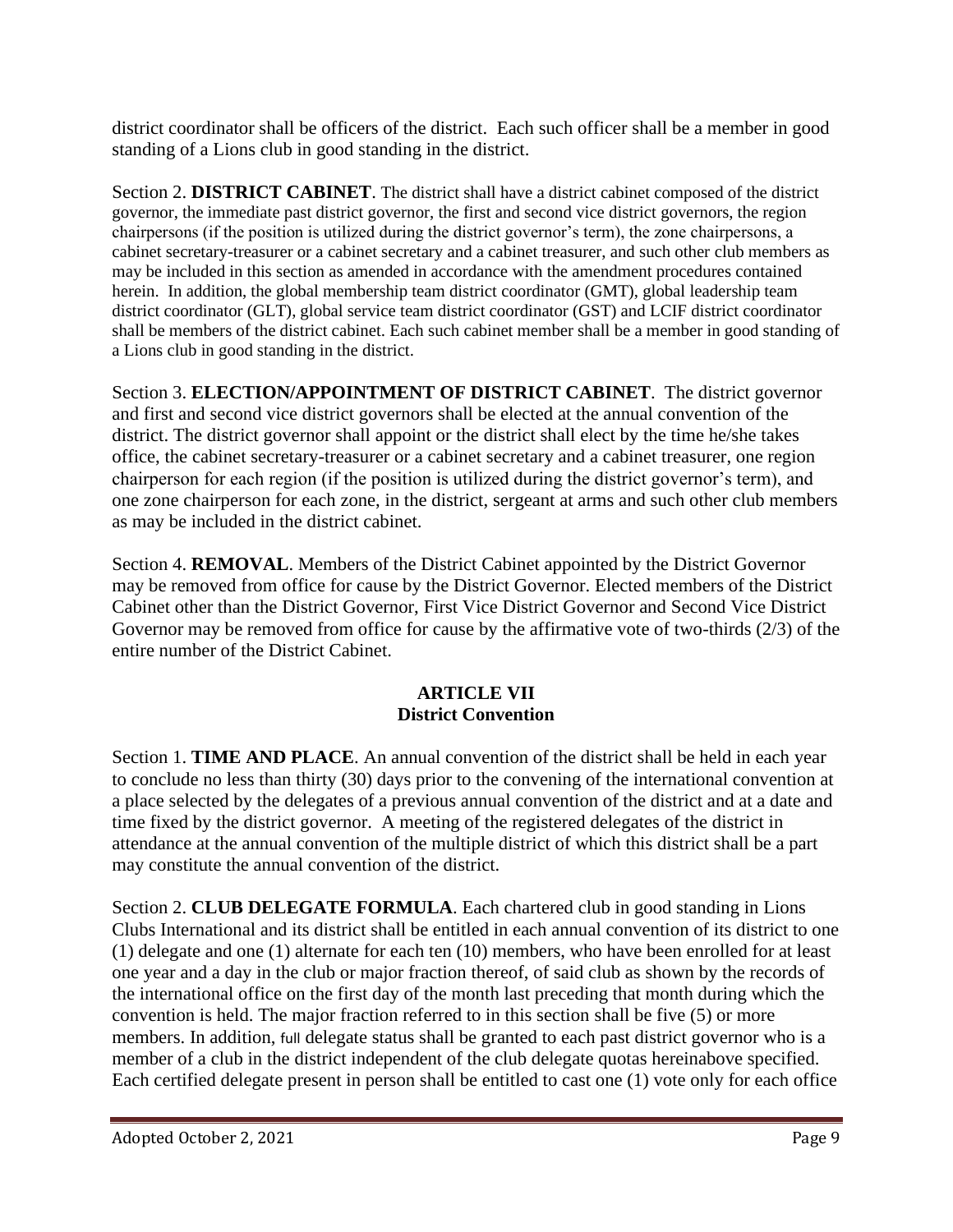to be filled by, and one (1) vote only on each question submitted to, the respective convention. Unless otherwise specified herein, the affirmative vote of a majority of the delegates voting on any question shall be the act of the convention. All eligible delegates must be members in good standing of a club in good standing in this district. Delinquent dues may be paid and good standing acquired prior to the close of credential certification, as such closing time shall be established by the rules of the respective convention.

Section 3. **QUORUM**. The attendance in person of a majority of the delegates registered at a convention shall constitute a quorum at any session of the convention.

Section 4. **SPECIAL CONVENTION**. A Special Convention of the clubs of the District may be called by a two-thirds vote of the District Cabinet at such time and place as they shall determine; provided that such Special Convention shall conclude no less than 30 days prior to the convening date of the International Convention and that such Special Convention shall not be convened for the election of the district governor, first vice district governor or second vice district governor. Written notice of the Special Convention setting forth the time, place and purpose thereof, shall be provided to each club in the District by the District Cabinet Secretary, no less than 30 days prior to the convening date of the Special Convention.

## **ARTICLE VIII District Dispute Resolution Procedure**

All disputes or claims arising from provisions of the District Constitution and By-Laws or any policy or procedure adopted from time to time by the district cabinet, or any other internal Lions district matters that cannot be satisfactorily resolved through other means, arising between any clubs in the district , or any club(s) and the district administration, shall be resolved in accordance with the Dispute Resolution Procedures established by the International Board of Directors.

### **ARTICLE IX Amendments**

Section 1. **AMENDING PROCEDURE**. This constitution may be amended only at a district convention, by resolution of the Constitution and By-Laws Committee and adopted by the affirmative vote of two-thirds (2/3) of the votes cast.

Section 2. **AUTOMATIC UPDATE**. When amendments to the International Constitution and By-Laws are passed at the International Convention, any amendments that would have an effect on this District Constitution and By-Laws shall automatically be updated in this district constitution and by-laws at the close of the convention.

Section 3. **NOTICE**. No amendment shall be so reported or voted upon unless the same shall have been published by regular post or electronic means to each club no less than thirty (30) days prior to the convening date of the annual convention with notice that the same will be voted upon at said convention.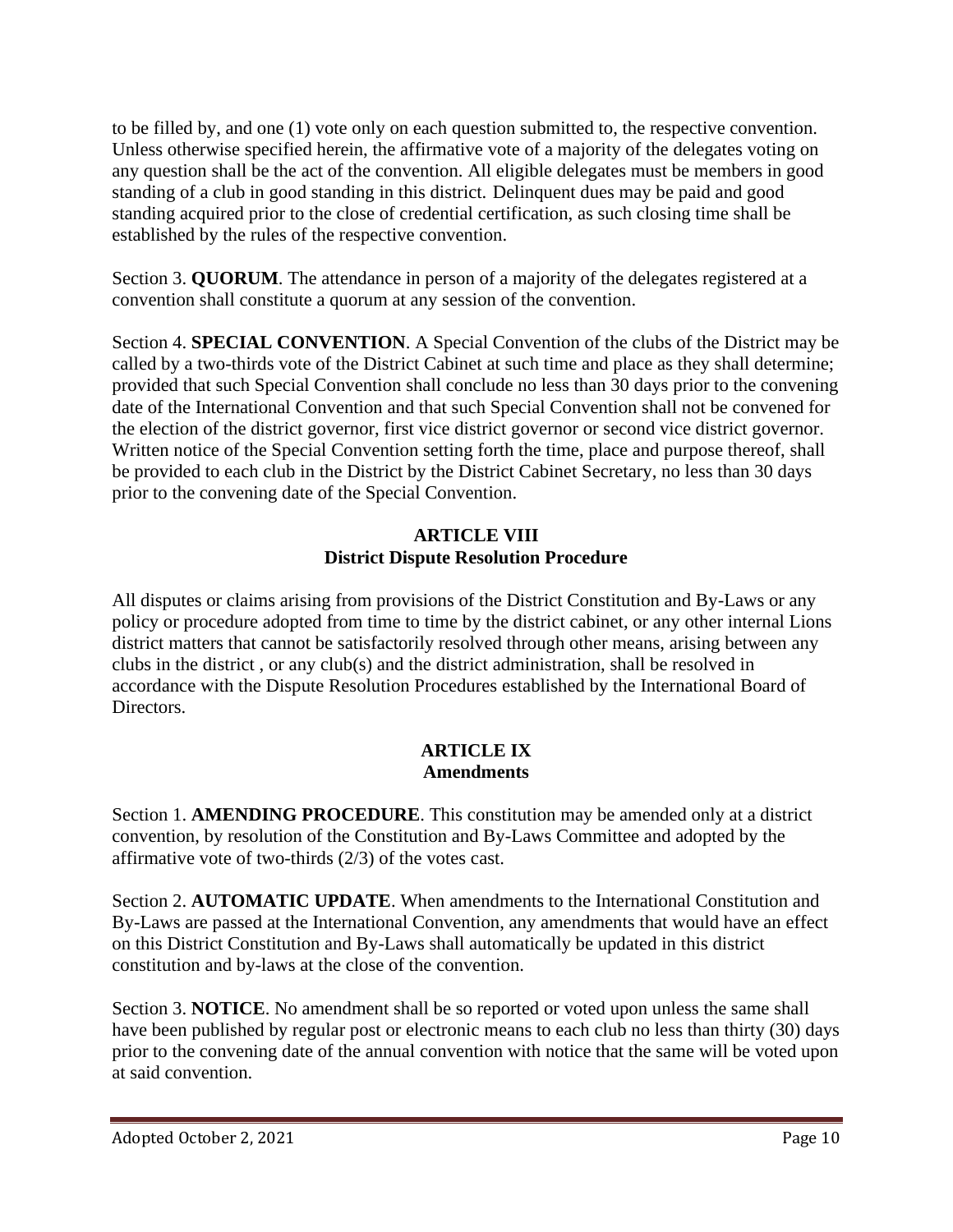Section 4. **EFFECTIVE DATE**. Each amendment shall take effect at the close of the convention at which adopted unless otherwise specified in the amendment.

## **BY-LAWS**

### **ARTICLE I Nominations and Endorsement Third Vice President and International Director Nominees**

Section 1. **ENDORSEMENT PROCEDURE**. Subject to the provisions of the International Constitution and By-Laws, any member of a Lions club in the district seeking endorsements of a district convention as a candidate for the office of international director or third vice-president shall:

- (a) Deliver (by mail or in person) written notice of intention to seek such endorsement to the district governor and to the multiple district council secretary treasurer no less than 30 days prior to the convening date of the district convention at which such question of endorsement is to be voted upon.
- (b) Deliver with said notice of intention evidence of fulfillment of the qualifications for such office set forth in the International Constitution and By-Laws.

Section 2. **NOMINATION**. Each notice of intention so delivered shall be transmitted forthwith by the district governor to the Nominating Committee of the respective convention, which shall review and perfect the same by obtaining from each prospective candidate any additional evidence of such intention and qualifications as may be necessary under the International Constitution and By-Laws, and shall place in nomination at the respective convention the name of each such prospective candidate who has fulfilled said procedural and constitutional requirements.

Section 3. **SECONDING SPEECH**. Each such nominee for endorsement shall be entitled to one seconding speech of no more than three (3) minutes in duration.

Section 4. **VOTE**. The vote on the question of endorsement shall be by secret written ballot, unless there shall be only one nominee seeking the same, in which event a voice vote may be taken. The nominee receiving a majority of the votes cast shall be declared endorsed (elected) as the candidate of the convention and district. In the event of a tie vote, or failure of one nominee to receive the required majority, on any ballot, balloting shall continue until one receives the required majority of the votes cast.

Section 5. **CERTIFICATION OF ENDORSEMENT**. Certification of endorsement by the respective convention shall be made in writing to the international office by the district officials designated and to the multiple district council of governors in accordance with the requirements set forth in the International Constitution and By-Laws.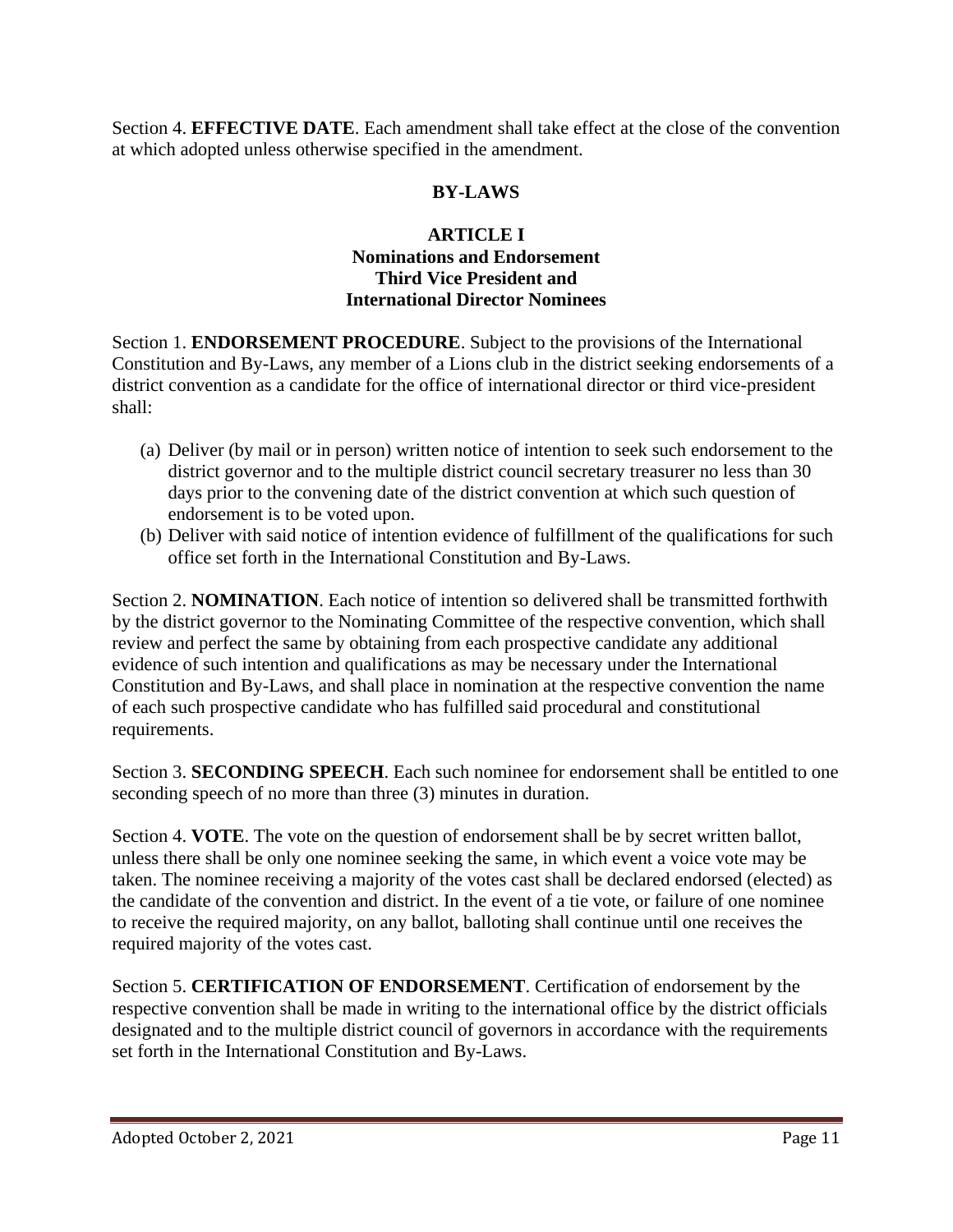Section 6. **VALIDITY**. No district endorsement of any candidacy of any member of a Lions club in this district shall be valid unless and until the provisions of this Article have been met.

## **ARTICLE II District Nominations, Elections and Appointments**

Section 1. **NOMINATING COMMITTEE**. Each district governor shall appoint by written notification received at least sixty (60) days prior to the district convention, a Nominating Committee of not less than three (3) and no more than five (5) members, each of whom shall be a member in good standing of a different Lions club in good standing in the district and shall not through the duration of their appointment hold any district cabinet or international office either by election or appointment.

Section 2. **DISTRICT GOVERNOR ELECTION PROCEDURES**. Any qualified member of a club in the district seeking the office of district governor shall file his/her intention to so run in writing with the Nominating Committee prior to the day of its report to the convention and furnish evidence of his/her compliance with the qualifications for said office set out in the International Constitution and By-Laws. The Nominating Committee shall place in nomination at the district convention the name(s) of all candidate(s) so qualified.<sup>1</sup> If none are so received and/or so qualified, then, but then only, nominations for the office may be made from the floor. A candidate shall be allowed one nominating speech of no more than five (5) minutes duration, and one seconding speech of no more than three (3) minutes duration.

### Section 3. **FIRST AND SECOND VICE DISTRICT GOVERNOR ELECTION**

**PROCEDURES**. Any member of a club in the district seeking the office of first or second vice district governor shall file his/her intention to so run in writing with the Nominating Committee at least thirty (30) days prior to the election, and furnish evidence of his/her compliance with the qualifications for said office set out in the International Constitution and By-Laws. The Nominating Committee shall place in nomination at the district convention the names of all candidates so qualified.**<sup>2</sup>** If none are so received and/or so qualified, then, but then only, nominations for the office may be made from the floor. Each candidate shall be allowed one nominating speech of no more than five (5) minutes duration, and one seconding speech of no more than three (3) minutes duration.

Section 4. **BALLOT**. The election shall be by secret written ballot, with the candidate or candidates required to secure a majority of the votes cast by the delegates present and voting in order to be declared elected; for purpose of such election, a majority is defined as a number more than one-half of the total valid votes cast excluding blanks and abstentions. If, on the first ballot, and subsequent ballots, no candidate receives a majority, the candidate or tied candidates receiving the lowest number of votes shall be eliminated and balloting shall continue until one

<sup>&</sup>lt;sup>1</sup> Refer to the district governor nominating committee checklist (See Exhibit "D").

<sup>&</sup>lt;sup>2</sup> Refer to first and second vice district governor candidate nominating checklist (See Exhibits "E" and "F").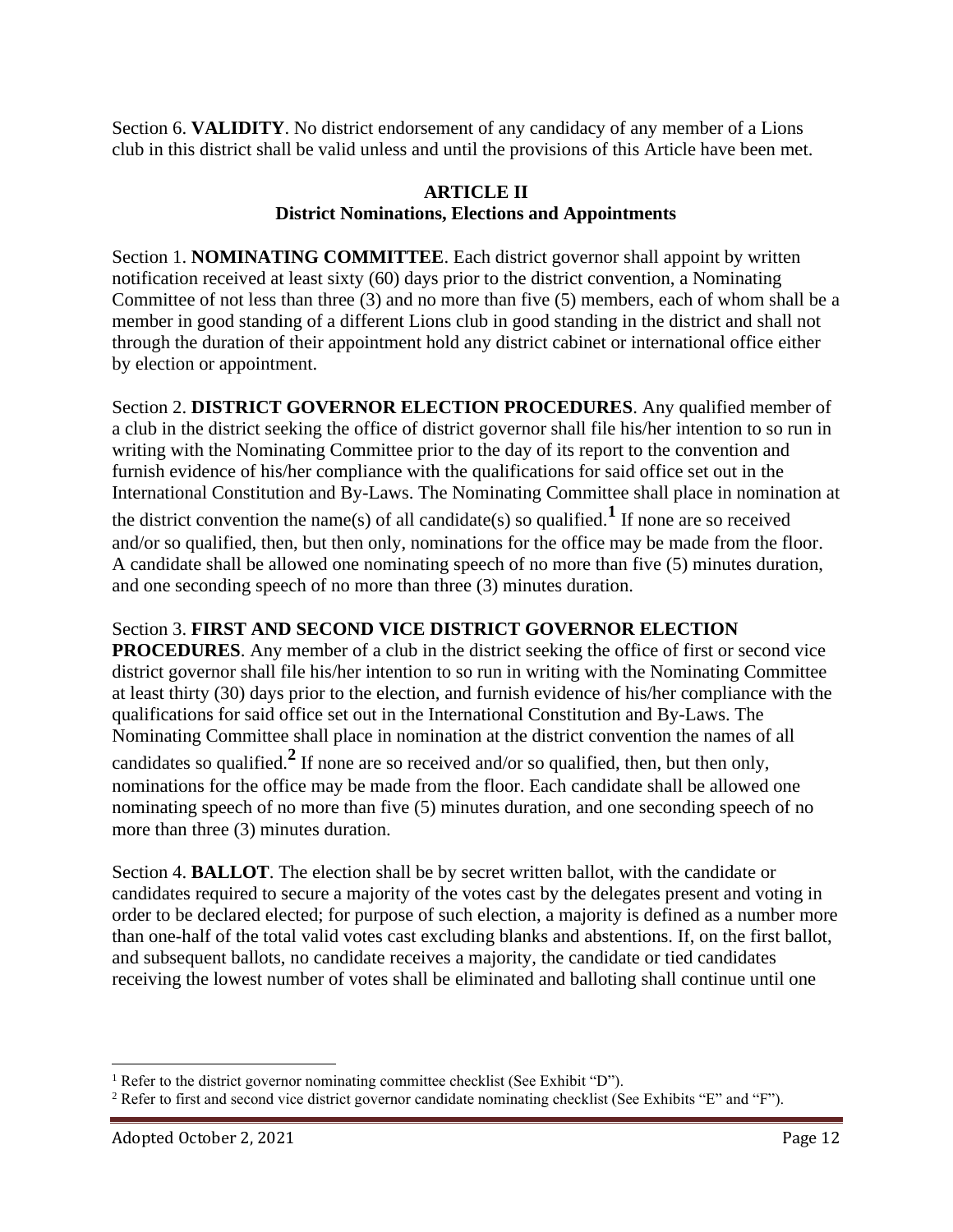candidate receives a majority. In case of a tie on any ballot, balloting shall continue on the tied candidates until one is elected. **3**

Section 5. **DISTRICT GOVERNOR VACANCY**. In the event of a vacancy in the office of district governor, the same shall be filled in accordance with the provisions of the International Constitution and By-Laws. The immediate past district governor, first and second vice district governors, past district governors, past international directors and past international presidents in the district shall convene at a date, time and place called and determined by the immediate past district governor to select a replacement for recommendation to the International Board of Directors.**<sup>4</sup>**

It shall be the duty of the immediate past district governor, if he/she is not available, the most recent past district governor who is available, to send out invitations fifteen (15) days in advance of the meeting to attend said meeting

In order for a Lion to be eligible and qualified to be selected to fill a vacancy in the office of district governor, he/she must:

- (a) Be an Active Member in good standing of a chartered Lions club in good standing in his/her district.
- (b) Secure the endorsement of his or her club or a majority of the clubs in his/her district.
- (c) Have served or will have served at the time he/she takes office as district governor:
	- (i) As officer of a Lions club for a full term or major portion thereof; and
	- (ii) As a member of the district cabinet for two (2) full terms or major portion thereof.
	- (iii) With none of the above being accomplished concurrently.

It is encouraged that the first vice district governor fulfill his/her full term of office and other qualified Lions be considered for filling a vacancy in the office of district governor.

### Section 6. **FIRST AND SECOND VICE DISTRICT GOVERNORS AND OTHER**

**VACANCIES**. Any vacancy in office except that of district governor and first and second vice district governors shall be filled by appointment from the district governor for the unexpired term. In event of a vacancy arising in the office of first or second vice district governor, the district governor shall convene a meeting of the immediate past district governor, first vice district governor and second vice district governor and all past international officers who are members in good standing of a chartered Lions club in good standing in the district.

It shall be the duty of the attendees at this meeting to appoint a qualified club member as first or second vice district governor for the remainder of the term. In filling said vacancy, it shall be the duty of the district governor, or if not available, the most recent past district governor who is available, to send out invitations fifteen days (15) in advance of the meeting to attend said meeting and it shall also be his/her responsibility to preside as chairperson of the meeting. The

 $3$  Recommended ballot form for district governor, first vice district governor and second vice district governor is included herein as Exhibit "G".

<sup>4</sup> See Exhibit "B".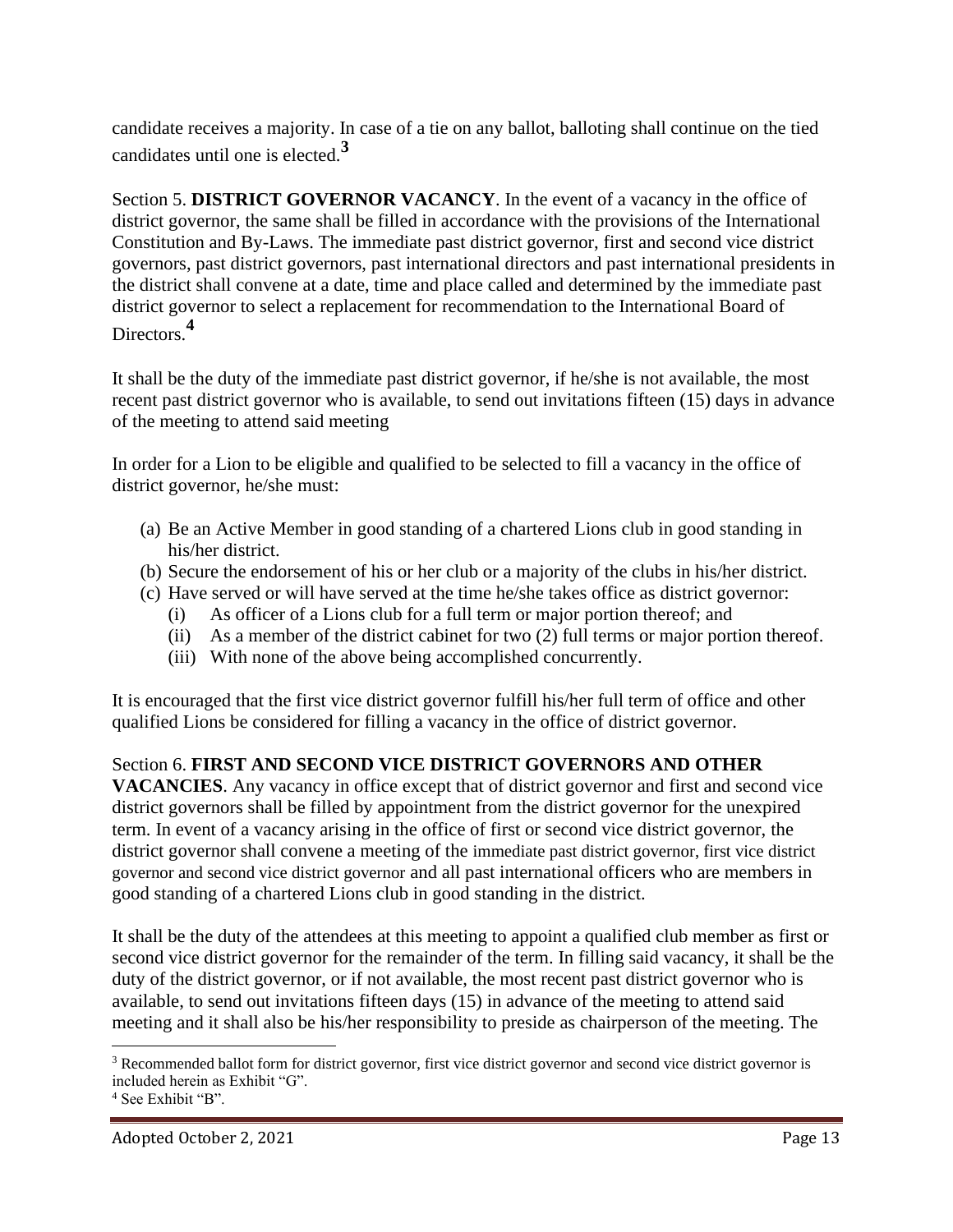chairperson shall convey the results to the international office within seven (7) days together with evidence of invitations sent and meeting attendance. Each Lion who is entitled to receive an invitation to attend and is present at said meeting shall be entitled to cast one vote for the Lion of his/her choice.

In order for a Lion to be eligible and qualified to be selected to fill a vacancy in the office of first or second vice district governor, he/she must:

- (a) Be an Active Member in good standing of a chartered Lions club in good standing in his/her district.
- (b) Secure the endorsement of his or her club or a majority of the clubs in his/her district.
- (c) Have served or will have served at the time he/she takes office as first or second vice district governor:
	- (i) As officer of a Lions club for a full term or major portion thereof; and
	- (ii) As a member of the district cabinet for a full term or major portion thereof.
	- (iii) With none of the above being accomplished concurrently.

Section 7. **REGION/ZONE CHAIRPERSON QUALIFICATIONS**. Each region and zone chairperson shall be an active member in good standing in his/her respective region or zone; and have served or will have served at the time of taking office as region or zone chairperson as an officer or member of the board of directors of a Lions club

Section 8. **APPOINTMENT/ELECTION OF REGION/ ZONE CHAIRPERSON**. The district governor shall appoint, by the time he/she takes office, one region chairperson for each region (if the position is utilized during the district governor's term), and one zone chairperson for each zone, in the district.

Section 9. **REGION/ZONE CHAIRPERSON VACANCY**. If any region chairperson or zone chairperson shall cease to be a member of a club in the region or zone to which he/she was appointed, his/her term of office shall thereon cease and the district governor shall appoint a successor to fill said office. Provided, however, the district governor, in his/her discretion may determine not to use the position of region chairperson for the remainder of the term.

### **ARTICLE III Duties of District Officers/Cabinet**

Section 1. **DISTRICT GOVERNOR**. Under the general supervision of the International Board of Directors, he/she shall represent the association in his/her district. In addition, he/she shall be the chief administrative officer in his/her district and shall have direct supervision over the first and second vice district governor, region chairpersons, the zone chairpersons, the cabinet secretary-treasurer and such other cabinet members as may be provided for in this district constitution and by-laws. His/her specific responsibilities shall be to:

(a) Serve as the Global Action Team district chairperson to administer and promote membership growth, new club development, leadership development and humanitarian service to clubs throughout the district.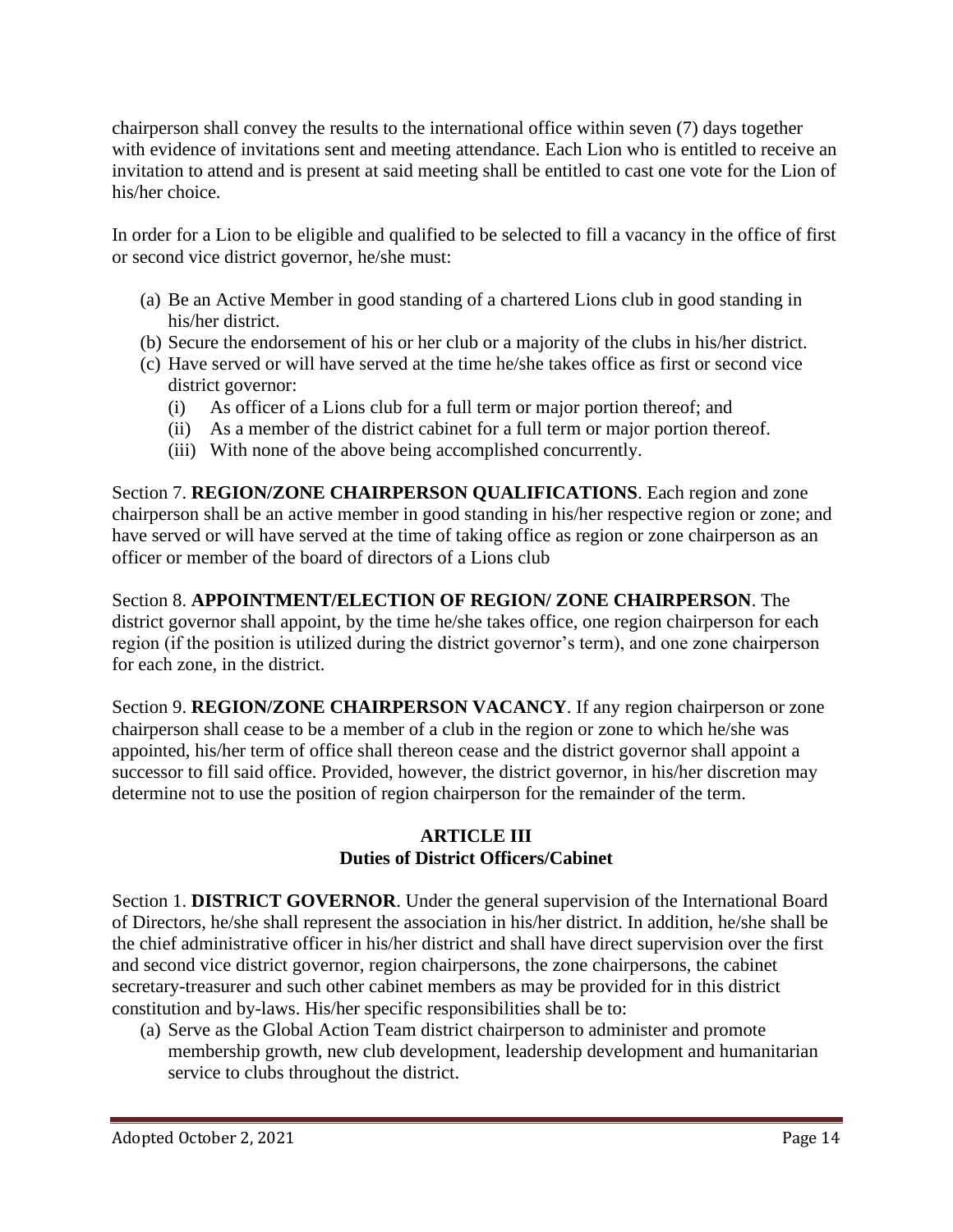- (1) Ensure the selection of a qualified Lion leader for the positions of GST district coordinator, GMT district coordinator and GLT district coordinator.
- (2) Ensure regular meetings to discuss and advance initiatives established by the District Global Action Team.
- (3) Collaborate with the multiple district's Global Action Team
- (b) Promote the Lions Clubs International Foundation and all service activities of the association.
- (c) Preside, when present, over cabinet, convention and other district meetings. During any period he/she is unable to so preside, the presiding officer at any such meeting shall be the first or second vice district governor, but if he/she is not available, the district officer chosen by the attending members shall preside.
- (d) Promote harmony among the chartered Lions clubs.
- (e) Exercise such supervision and authority over cabinet officers and district committee appointees as is provided in this district constitution.
- (f) Ensure that each Lions club in the district be visited by district governor or other district officer once every year to facilitate successful administration of the club, and that the visiting officer submit a visitation report to the International Headquarters for each visit.
- (g) Submit a current itemized statement of total district receipts and expenditures to his/her district convention or annual meeting of his/her district at a multiple district convention.
- (h) Deliver, in a timely manner, at the conclusion of his/her term in office, the general and/or financial accounts, funds and records of the district to his/her successor in office.
- (i) Report to Lions Clubs International all known violations of the use of the association's name and emblem.
- (j) Perform such other functions and acts as shall be required of him/her by the International Board of Directors through the District Governor's Manual and other directives.

Section 2. **FIRST VICE DISTRICT GOVERNOR**. The first vice district governor, subject to the supervision and direction of the district governor, shall be the chief administrative assistant and representative of the district governor. His/her specific responsibilities shall be, but not limited, to:

- (a) Further the purposes of this association.
- (b) Perform such administrative duties assigned by the district governor.
- (c) Perform such other functions and acts required by the International Board of Directors.
- (d) Participate in the cabinet meetings, and conduct meetings in the absence of the district governor, and participate in council meetings as appropriate.
- (e) Assist the district governor in the review of the strengths and weaknesses of the clubs in the district, identifying the existing and potential weak clubs and establishing plans to strengthen them.
- (f) Conduct club visitation as the representative of the district governor when requested by the district governor.
- (g) Work with the District Convention Committee and assist the committee to plan and conduct the annual district convention and assist the district governor to organize and promote other events within the district.
- (h) At the request of the district governor, supervise other district committees.
- (i) Participate in the planning of the next year including the district budget.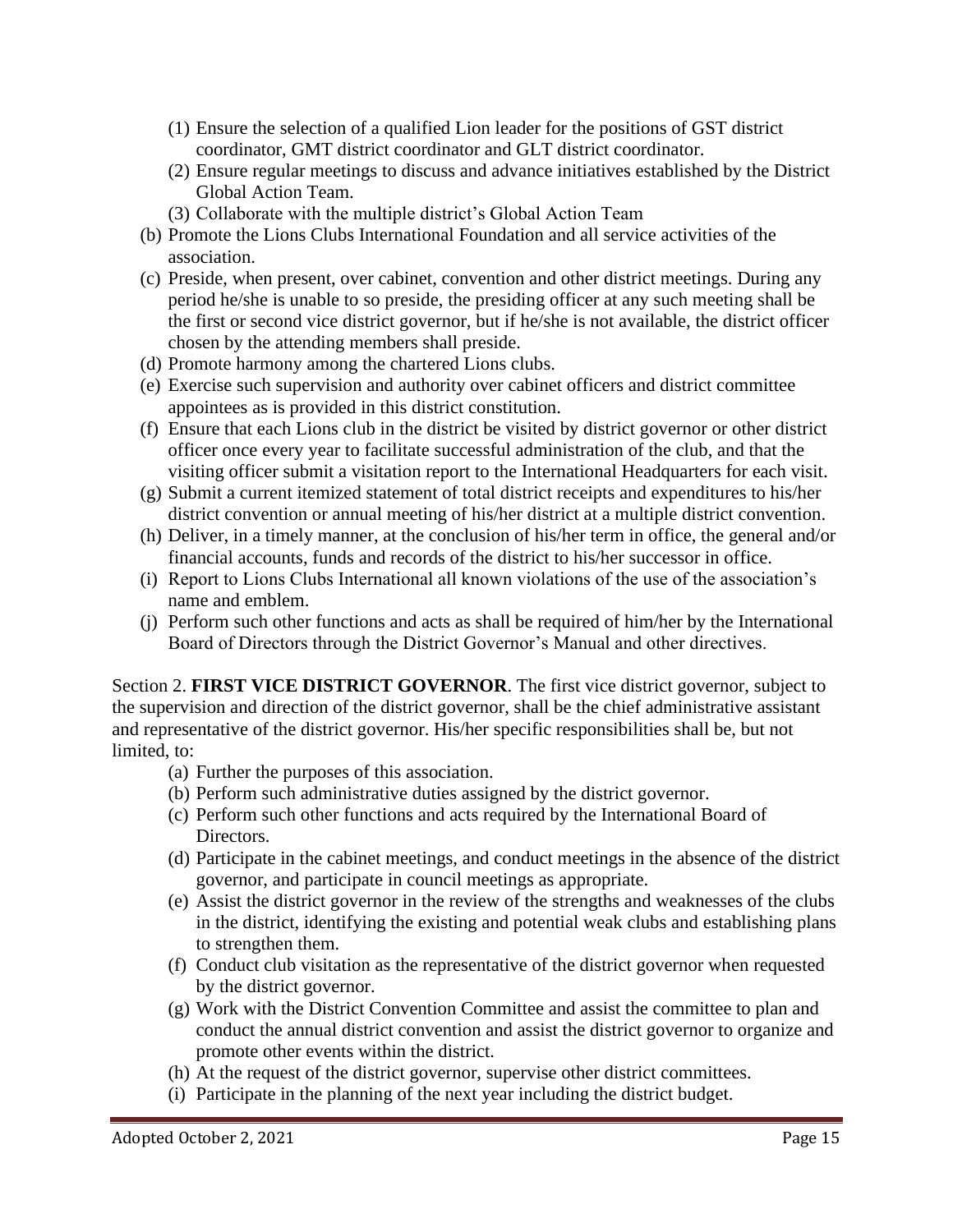- (j) Familiarize himself/herself with the duties of the district governor so that, in the event of a vacancy in the office of the district governor, he/she would be better prepared to assume the duties and responsibilities of said office as the acting district governor until the vacancy is filled according to these by-laws and rules of procedure adopted by the International Board of Directors.
- (k) Conduct a district quality assessment and collaborate with the district officers, specifically members of the district's Global Action Team, and other committee chairpersons, during his/her term as first vice district governor to develop a plan for membership growth, leadership development, operational improvement and the fulfillment of humanitarian services to be presented and approved by the district cabinet during his/her term as district governor.

Section 3. **SECOND VICE DISTRICT GOVERNOR**. The second vice district governor, subject to the supervision and direction of the district governor, shall be an assistant in the administration of the district, and representative of the district governor. His/her specific responsibilities shall be, but not limited, to:

- (a) Further the purposes of this association.
- (b) Perform such administrative duties assigned by the district governor.
- (c) Perform such other functions and acts required by the International Board of Directors.
- (d) Participate in the cabinet meetings, and conduct meetings in the absence of the district governor and first vice district governor, and participate in council meetings as appropriate.
- (e) Familiarize himself/herself with the health and status of the clubs in the district, review the monthly financial report and assist the district governor and the first vice district governor in identifying and strengthening the existing and potential weak clubs.
- (f) Conduct club visitation, as the representative of the district governor, when requested by the district governor.
- (g) Assist the district governor and first vice district governor in planning and conducting the annual district convention.
- (h) Work with the District LCIF Coordinator and assist the committee to achieve the goals of the year through regular distribution of LCIF information and materials to increase understanding and support of LCIF.
- (i) Work with the District Information Technology Committee and assist the committee to promote the use of the association's web site and the Internet among the clubs and members to obtain information, file reports, purchase club supplies, etc.
- (j) At the request of the district governor, supervise other district committees.
- (k) Assist the district governor, first vice district governor, and the cabinet in planning of the next year, including the district budget.
- (l) Familiarize himself/herself with the duties of the district governor so that, in the event of a vacancy in the offices of district governor and first vice district governor, he/she would be better prepared to assume the duties and responsibilities of said offices as the acting district governor or acting vice district governor until the vacancies are filled according to these by-laws and rules of procedure adopted by the International Board of Directors.

Section 4. **CABINET SECRETARY-TREASURER**. He/ she shall act under the supervision of the district governor. His/her specific responsibilities shall be to: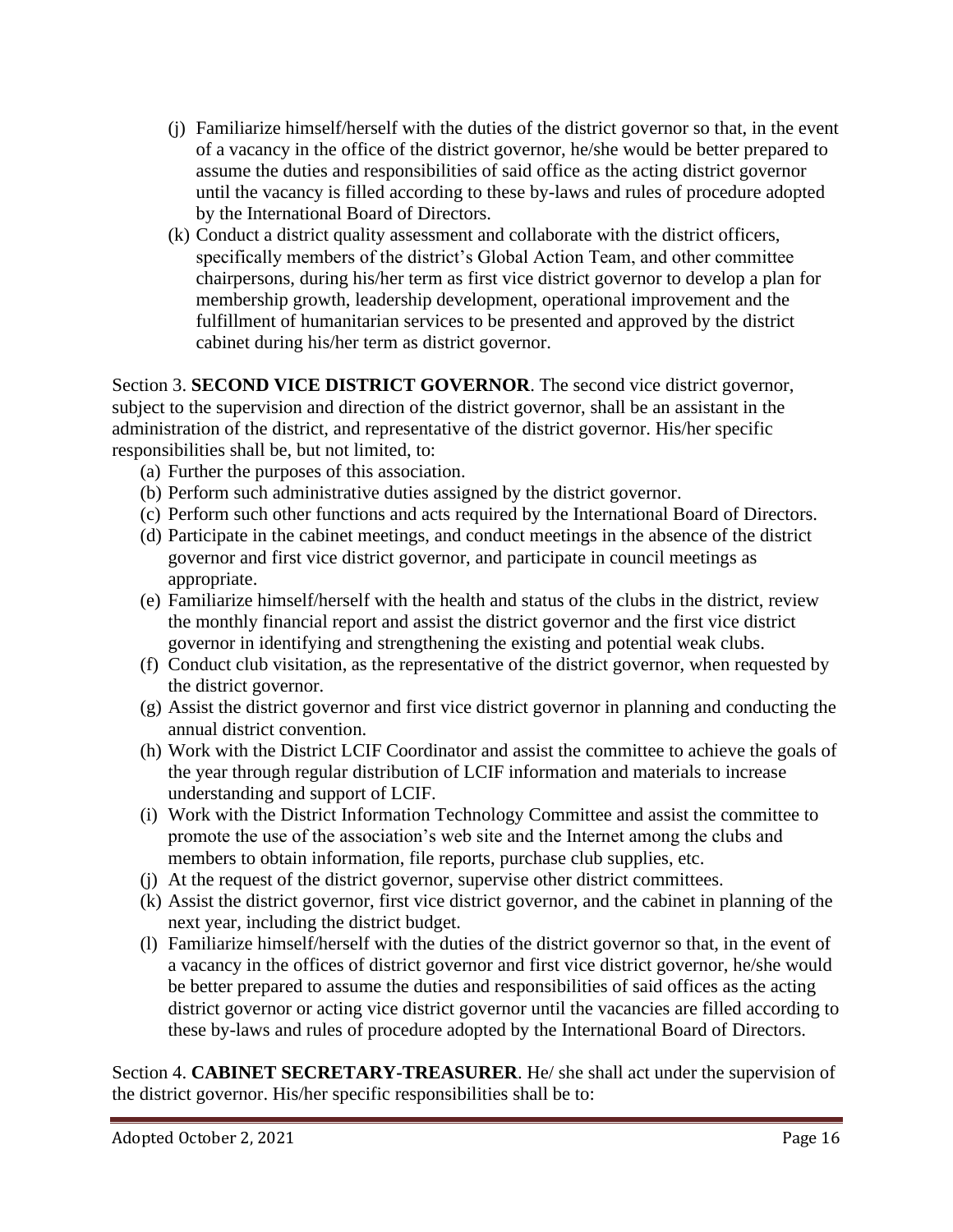- (a) Further the Purposes of this association;
- (b) Perform such duties as are implied by the title of said office, including but not by way of limitation, the following:
	- (1) Keep an accurate record of the proceedings of all meetings of the cabinet, and within fifteen (15) days after each meeting forward copies of the same to all members of the cabinet, and the office of Lions Clubs International.
	- (2) Take and keep minutes of the sub-district convention and furnish copies of the same to Lions Clubs International, the district governor and the secretary of each club in the sub-district.
	- (3) Make reports to the cabinet as the district governor or cabinet may require.
	- (4) Collect and receipt for all dues and taxes levied on members and clubs in the subdistrict, deposit the same in such bank or banks as the district governor shall determine and disburse the same by order of the district governor.
	- (5) Remit and pay over to the multiple district council secretary-treasurer the multiple district dues and taxes, if any, collected in the sub-district, and secure a proper receipt.
	- (6) Keep accurate books and records of account, and minutes of all cabinet and subdistrict meetings, and permit inspection of the same by the district governor, any cabinet member and any club (or any authorized agent of any of them) at any reasonable time for any proper purpose. Upon direction of the district governor or the cabinet, he/she shall furnish any such books and records as requested to any auditor appointed by the district governor.
	- (7) Secure bond for the faithful performance of his/her duties in such sum and with such sureties as may be required by the district governor.
	- (8) Deliver, in a timely manner, at the conclusion of his/her term in office, the general and/or financial accounts, funds and records of the district to his/her successor in office.
- (c) Perform such other functions and acts as may be required of each by directives of the International Board of Directors.
- (d) If separate offices of cabinet secretary and cabinet treasurer are adopted, the duties listed in (b) are to be attributed to each of the offices according to the nature of such duties.

Section 5. **GLOBAL SERVICE TEAM (GST) DISTRICT COORDINATOR**. The GST district coordinator is a member of the District Global Action Team. His/her responsibilities include:

- (a) Encourage clubs to implement service projects that are aligned with global LCI initiatives, including the LCI Service Framework.
- (b) Work with clubs to raise the visibility of Lions service impact in local communities.
- (c) Collaborate with GMT and GLT district coordinators and the Global Action Team district chairperson (district governor) to further initiatives focused on leadership development, membership retention and growth, and expanding humanitarian service.
- (d) Work with region, zone, and club service chairpersons to help clubs reach their service goals, ensure regular reporting in MyLCI, and encourage utilization of LCI tools (such as the App) to increase engagement in service projects.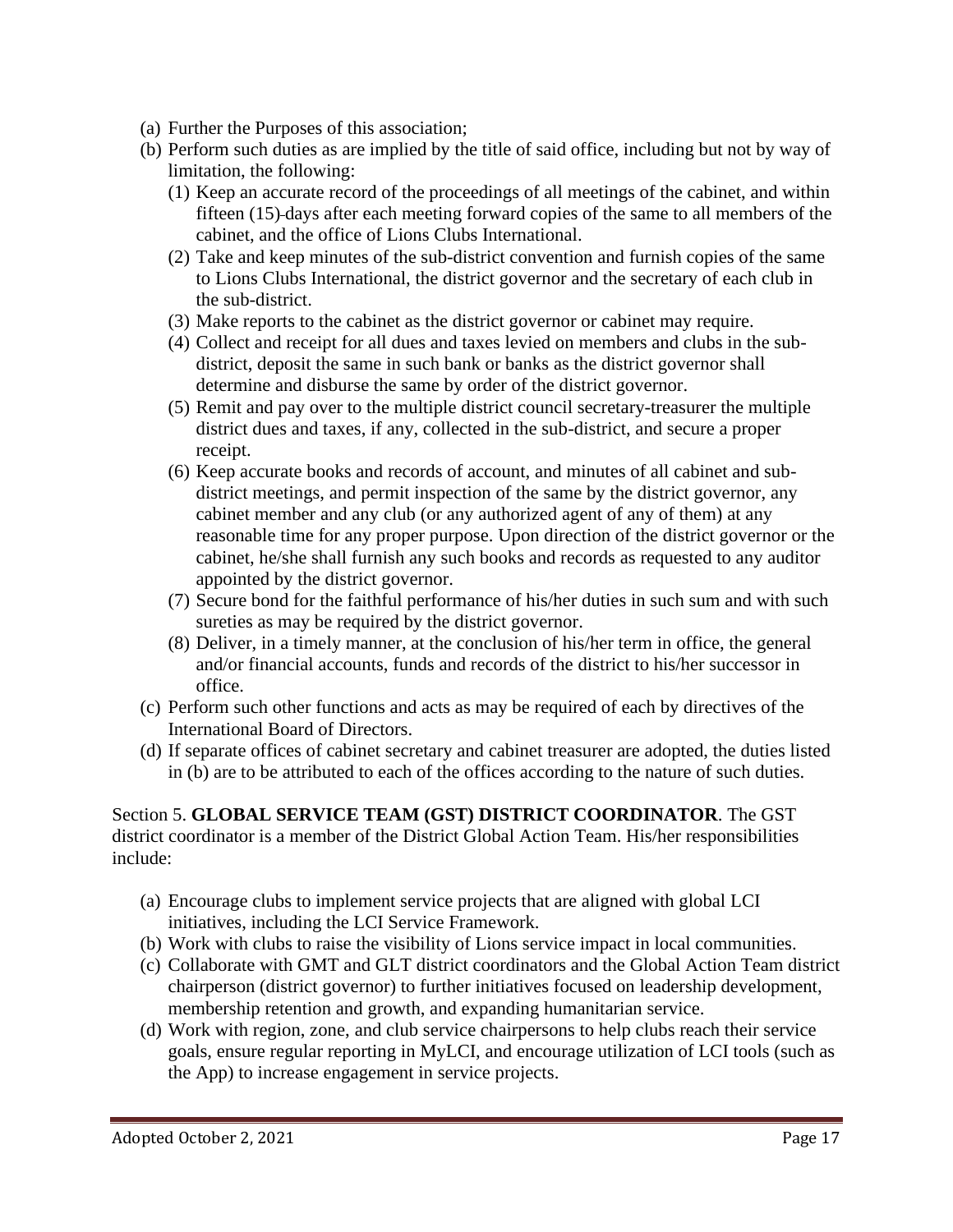- (e) Support local community service projects that create a sense of belonging and pride to the Lions and Leos in the district.
- (f) Promote service projects that attract multi-generational participants, including the integration and leadership development of Leos.
- (g) Act as the advocacy champion for the district to implement activities including but not limited to community awareness/education, legislative/public policy, events and partnerships"
- (h) In collaboration with the LCIF district coordinator, maximize LCIF resource utilization and fundraising and monitor LCIF grants given to the district.
- (i) Gather club and district feedback related to service challenges, opportunities, and successes and share information gathered with multiple district coordinator to troubleshoot/remove barriers impeding the successful implementation of service programs.

## Section 6. **GLOBAL MEMBERSHIP TEAM (GMT) DISTRICT COORDINATOR.** The

GMT district coordinator is a member of the District Global Action Team. His/her responsibilities include:

- (a) Collaborate with the GLT and GST district coordinators and the Global Action Team district chairperson (district governor) to further initiatives focused on leadership development, membership growth and expanding humanitarian service.
- (b) Develop and execute an annual district membership development plan.
- (c) Collaborate with region, zone, and club membership chairpersons to identify communities without a club or where additional clubs can be chartered.
- (d) Motivate clubs to invite new members, inspire positive club membership experiences, and ensure clubs are aware of available membership programs and resources.
- (e) Monitor club membership reports. Recognize clubs that are increasing membership and support clubs that are losing members.
- (f) Work with clubs in danger of cancellation by ensuring payments are submitted on time.
- (g) Include diverse populations to participate in Global Action Team Initiatives.
- (h) Respond promptly to prospective member leads provided by the GMT multiple district coordinator or LCI, track recruitment and provide status report of the lead.
- (i) Complete requirements and submit applications to receive district funding from LCI for membership development activities.
- (j) Confirm new members are provided an effective member orientation at the club level, in collaboration with the GLT district coordinator and the club officers.
- (k) Provide retention strategies to clubs in collaboration with GLT and GST district coordinators.

Section 7. **GLOBAL LEADERSHIP TEAM (GLT) DISTRICT COORDINATOR.** The GLT district coordinator is a member of the District Global Action Team. His/her responsibilities include:

(a) Collaborate with your GMT and GST district coordinators and Global Action Team district chairperson (district governor) to further initiatives focused on leadership development, membership growth and expanding humanitarian service.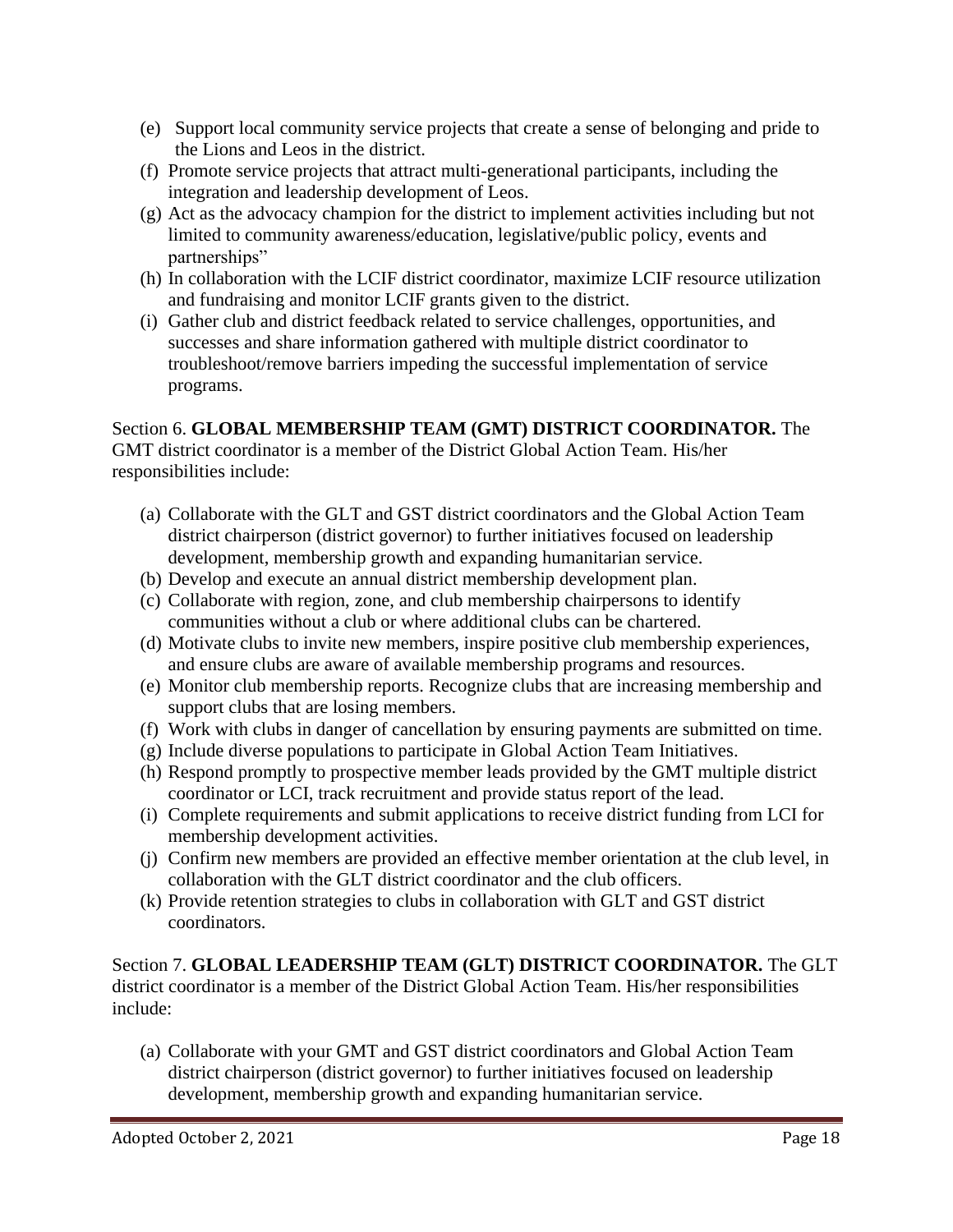- (b) Develop and execute an annual district leadership development plan.
- (c) Communicate regularly with region/zone chairpersons and club vice presidents to ensure they are aware of leadership development programs and resources available.
- (d) Provide ongoing motivation to region/zone chairpersons and club vice presidents to achieve leadership development goals.
- (e) Promote leadership development opportunities that encourages participation all levels of the association.
- (f) Collaborate with GMT and GST district coordinators to provide retention strategies to clubs.
- (g) Include diverse populations to participate in Global Action Team initiatives.
- (h) Identify potential and new leaders to participate in service, membership and leadership development opportunities.
- (i) Organize and facilitate instructor-led and web-based training in coordination with LCI.
- (j) Confirm new members are provided an effective member orientation at the club level, in collaboration with the GMT district coordinator and club officers.
- (k) Complete requirements and submit applications to receive district funding from LCI for leadership development activities.

Section 8. **LCIF DISTRICT COORDINATOR.** The LCIF district coordinator is nominated by the LCIF multiple district coordinator, in consultation with the district governor, and appointed by the LCIF chairperson, to serve for a three-year term. This position serves as an ambassador for Lions Clubs International Foundation and reports directly to LCIF multiple district coordinator while working closely with district leadership. His/her responsibilities include:

- (a) Be familiar with LCIF initiatives and educate Lions within the district on the various grants and projects supported by LCIF. Assist district governors with grant applications to LCIF, as needed.
- (b) Promote foundation initiatives in district publications, during district events and to the public at large.
- (c) Ensure that local LCIF-funded projects receive proper promotion and follow grantcriteria guidelines.
- (d) Encourage all Lions to contribute to LCIF and promote individual and club recognition programs as incentives to donate to LCIF.
- (e) Identify potential major gift donors, local foundations, corporations, and businesses with the potential to support LCIF and, and when appropriate, be involved in the gift-request process.
- (f) Assist with the submission of LCIF funds, MJF applications, and other donation information when necessary.
- (g) Encourage clubs to select a Lion to serve as the club LCIF coordinator (which may be the immediate past club president). Host an annual training for club LCIF coordinators. Communicate with each LCIF club coordinator quarterly.
- (h) In collaboration with the district governor and the LCIF multiple district coordinator, develop and execute a plan with agreed upon goals. Communicate monthly with the LCIF multiple district coordinator to discuss progress and challenges.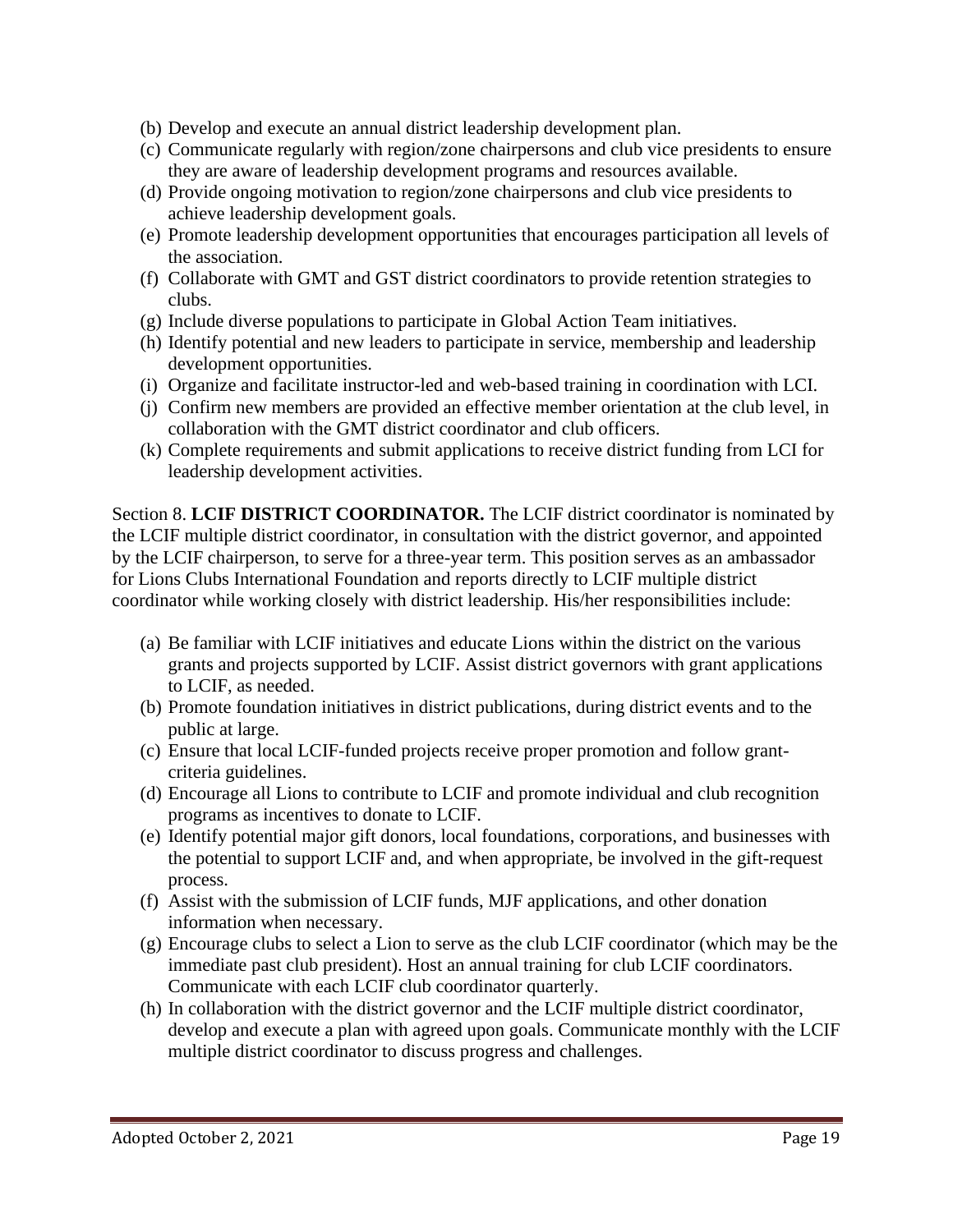Section 9. **REGION CHAIRPERSON** (if the position is utilized during the district governor's term). The region chairperson subject to the supervision and direction of the district governor, shall be the chief administrative officer in his/her region. The Region Chairperson is a member of the District Global Action Team. His/her specific responsibilities should be to:

- (a) Further the Purposes of this association.
- (b) Supervise the activities of the zone chairpersons in his/her region and such district committee chairpersons as may be assigned to him/her by the district governor.
- (c) In coordination with the District GMT Coordinator, play an active role in organizing new clubs and in strengthening weak clubs.
- (d) Visit a regular meeting of each club in his/her region at least once during his/her term of office, reporting his/her findings to the district governor and the GMT district coordinator, the GLT district coordinator and the GST district coordinator, as appropriate.
- (e) Visit a regular board of directors meeting of each club in his/her region at least once during his/her term of office, reporting his/her findings to the district governor and the GMT district coordinator, the GLT district coordinator and the GST district coordinator as appropriate.
- (f) Endeavor to have every club in his/her region operating under a duly adopted club constitution and bylaws.
- (g) Promote the Club Quality Initiative to the clubs within the region.
- (h) In coordination with the District GLT Coordinator, play an active role in supporting leadership initiatives by informing Lions within the region about leadership development opportunities at the zone, district or multiple district.
- (i) In coordination with the GST district coordinator, play an active role in promoting global service initiatives by informing Lions within the region about service opportunities in the region, district or multiple district.
- (j) Promote representation at international and district conventions by at least the full quota of delegates to which clubs in his/her region are entitled.
- (k) Carry out such official visitations to club meetings and charter nights as shall be assigned to him/her by the district governor.
- (l) Perform such additional assignments as shall be given to him/her from time to time by the district governor.

In addition, the region chairperson shall perform such other functions and acts as may be required by the International Board of Directors through a region chairperson's manual and other directives.

Section 10. **ZONE CHAIRPERSON**. The zone chairperson, subject to the supervision and direction of the district governor and/or region chairperson, shall be the chief administrative officer in his/her zone. The Zone Chairperson is a member of the District Global Action Team. His/her specific responsibilities shall be to:

- (a) Further the Purposes of this association.
- (b) Serve as chairperson of the District Governor's Advisory Committee in his/her zone and as such chairperson to call regular meetings of said committee.
- (c) Endeavor to include the GMT district coordinator, the GLT district coordinator and the GST district coordinator as special guests to a District Governor's Advisory Committee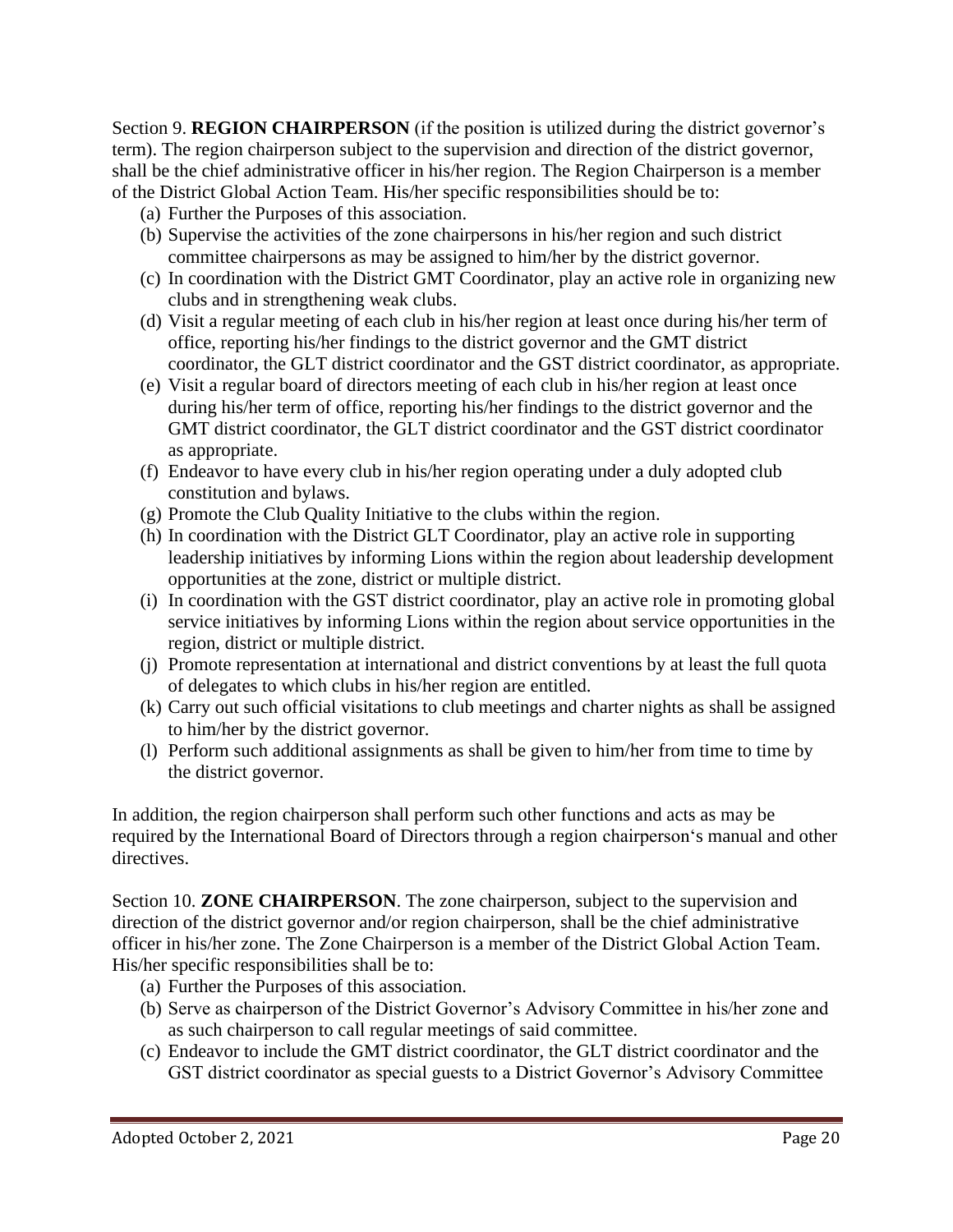meeting to discuss needs related to membership, leadership development and service and how these teams may assist the clubs within the zone.

- (d) Make a report of each District Governor's Advisory Committee meeting and send copies within five (5) days thereafter to Lions Clubs International and to the district governor. Copies should also be sent to the GMT district coordinator, the GLT district coordinator, the GST district coordinator and region chairperson when appropriate.
- (e) Promote the Club Quality Initiative to the clubs within the zone.
- (f) In coordination with the GMT district coordinator, play an active role in organizing new clubs and keep informed of the activities and well-being of all clubs in his/her zone.
- (g) In coordination with the GLT district coordinator, play an active role in supporting leadership initiatives by informing Lions within the zone about leadership development opportunities at the zone, district or multiple district.
- (h) In coordination with the GST district coordinator, play an active role in promoting global service initiatives by informing Lions within the zone about service opportunities in the zone, district or multiple district.
- (i) Represent each club in his/her zone in any problems with district, multiple district council chairperson or Lions Clubs International.
- (j) Supervise the progress of district, multiple district, and Lions Clubs International projects in his/her zone.
- (k) Endeavor to have every club within his/her zone operating under a duly adopted club constitution and by-laws.
- (l) Promote representation at international and district conventions by at least the full quota of delegates to which clubs in his/her zone are entitled.
- (m)Visit a regular meeting of each club in his/her zone once or more during his/her term of office, reporting his/her findings to the region chairperson – particularly with respect to weaknesses he/she may have discovered (copy to district governor).
- (n) Perform such other functions and acts as may be required of him/her by directives of the International Board of Directors.

Section 11. **DISTRICT GOVERNOR'S CABINET**. The district governor's cabinet shall:

- (a) Assist the district governor in the performance of his/her duties and in the formulation of administrative plans and policies affecting the welfare of Lionism within the sub-district.
- (b) Receive, from the region chairpersons or other assigned district cabinet members, reports and recommendations which concern the clubs and zones.
- (c) Supervise the collection of all dues and assessments by the cabinet treasurer, designate a depository(s) for said funds and authorize the payment of all legitimate expenses pertaining to the administration of the affairs of the district.
- (d) Secure, set the amount of and approve the surety company issuing, the surety bond for the cabinet secretary-treasurer.
- (e) Secure, semi-annually or more frequently, sub-district financial reports from the cabinet secretary and cabinet treasurer (or secretary-treasurer).
- (f) Provide for an audit of the books and accounts of the cabinet secretary, cabinet treasurer, or cabinet secretary-treasurer and with the district governor's approval, set up definite schedule of dates, times and places of cabinet meetings to be held during the fiscal year.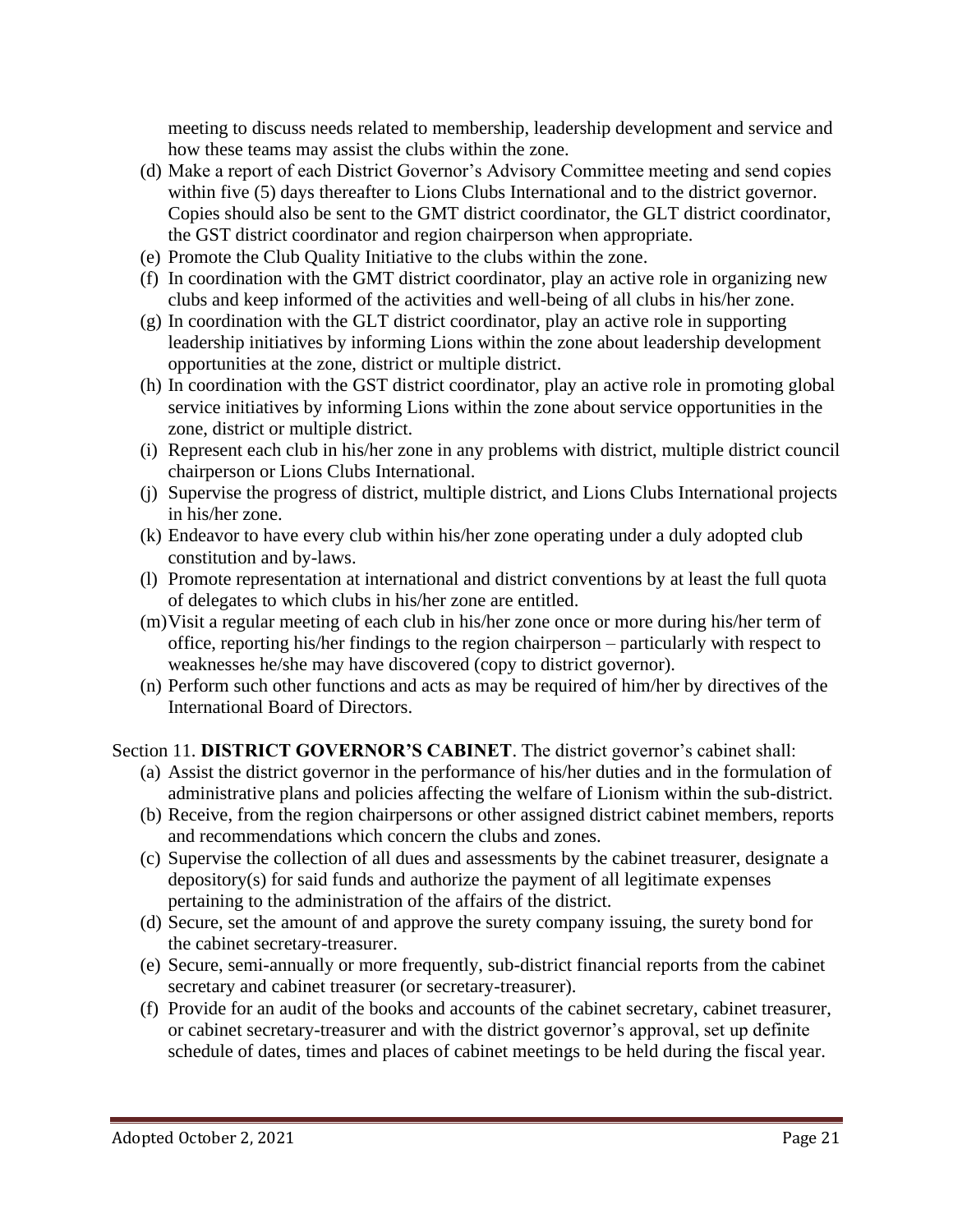Section 12. **SERGEANT-AT-ARMS**. The Sergeant-at- Arms shall maintain order and decorum at the respective conventions and meetings and perform such other duties as are incident to his/her office under ROBERT'S RULES OF ORDER, NEWLY REVISED.

## **ARTICLE IV District Committees**

Section 1. **DISTRICT GOVERNOR'S ADVISORY COMMITTEE**. In each zone, the zone chairperson and the presidents, first vice presidents and secretaries of the clubs in the zone shall compose a District Governor's Advisory Committee, with the zone chairperson as chairperson. At a date, time and place called by the zone chairperson, this committee shall hold a first meeting within ninety (90) days after the adjournment of the preceding international convention; a second meeting in the month of November; a third meeting in the month of February or March; and a fourth meeting approximately thirty days prior to the multiple district convention. The club service chairpersons, club marketing communications chairpersons, and club membership chairpersons should attend when information is shared that relate to their position. It shall assist the zone chairpersons in an advisory capacity, procure recommendations affecting the welfare of Lionism and the clubs in the zone, and relay the same through the zone chairperson to the district governor and his/her cabinet.

Section 2**. DISTRICT GLOBAL ACTION TEAM**. Chaired by the district governor and includes the GMT district coordinator, GST district coordinator and GLT district coordinator. Develops and initiates a coordinated plan to help clubs expand humanitarian service, achieve membership growth, and develop future leaders. Meets regularly to discuss the progress of the plan and initiatives that may support the plan. Collaborates with members of the multiple district's Global Action Team to learn about initiatives and best practices. Shares activities, achievements and challenges with members of the multiple district Global Action Team. Attends the District Governor Advisory Committee meeting and other zone, region, district or multiple district meetings that feature service, membership or leadership initiatives to share ideas and gain knowledge that may be applied to club practices.

Section 3. **DISTRICT GOVERNOR'S HONORARY COMMITTEE**. The district governor may appoint a District Governor's Honorary Committee composed of past district governors and past international officers who are members in good standing of clubs within the district. This committee shall meet when and as called upon by the district governor. It shall act under the direction of the district governor in the promotion of harmony throughout the district. The chairperson of this committee shall attend meetings of the cabinet when requested by the district governor.

Section 4. **DISTRICT CABINET COMMITTEES**. The district governor may establish and appoint such other committees and/or chairpersons as he/she deems necessary and appropriate for the efficient operations of the district. Such committee chairpersons shall be deemed nonvoting members of the district cabinet unless the voting privilege be extended to such chairpersons by a vote of the district cabinet as defined in Article VI, Section 2 of this district constitution upon recommendation by the district governor.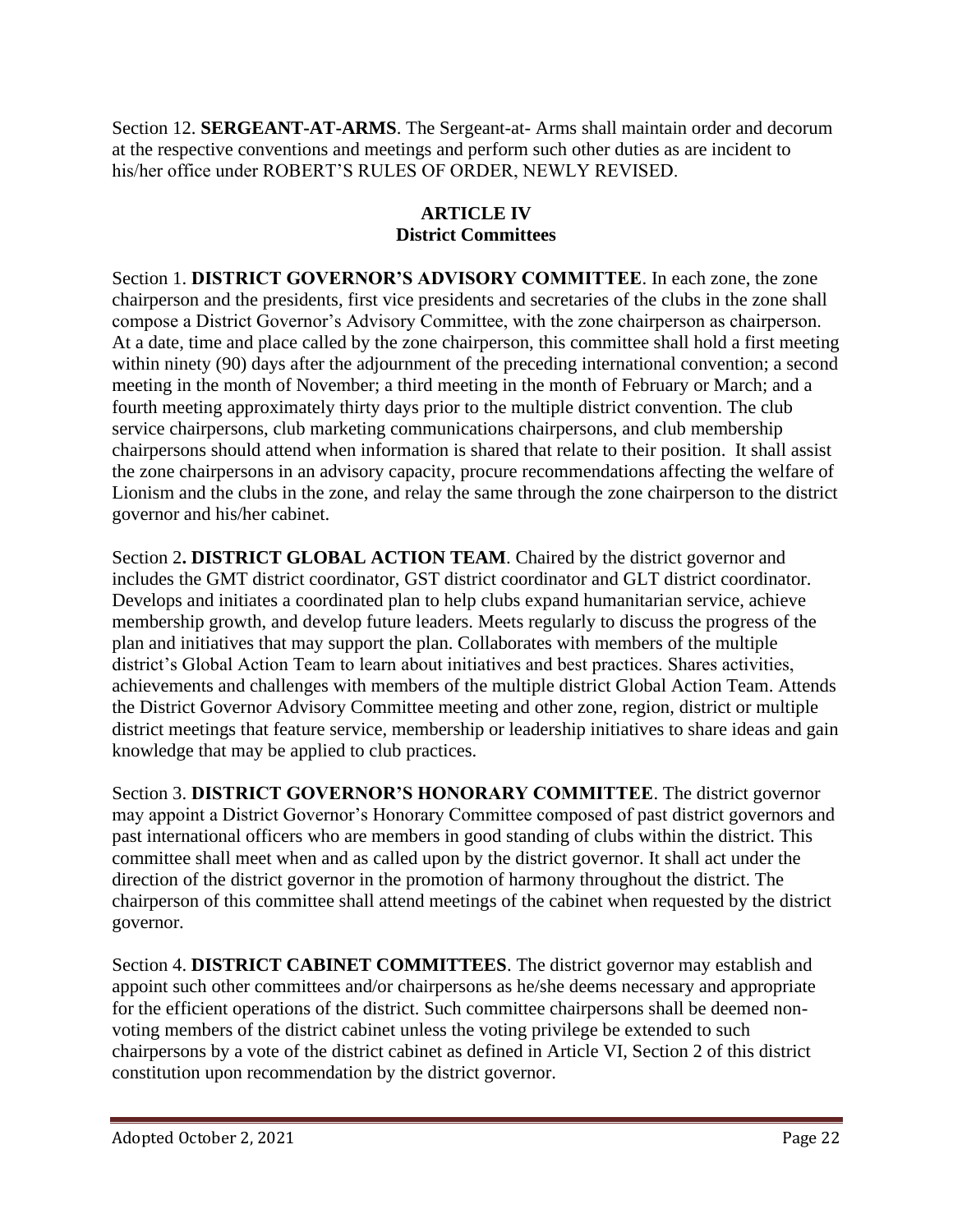## **ARTICLE V Meetings**

#### Section 1. **DISTRICT CABINET MEETINGS**.

- (a) Regular. A regular meeting of the cabinet shall be held in each quarter of the fiscal year, with the first of which should be held within thirty (30) days after the adjournment of the preceding international convention. Ten (10) days written notice of meetings setting forth a date, time and place determined by the district governor shall be given to each member by the cabinet secretary.
- (b) Special. Special meetings of the cabinet may be called by the district governor at his/her discretion and shall be called upon written request made to the district governor or the cabinet secretary by a majority of the members of the cabinet. No fewer than five (5) nor more than twenty (20) days written (including letters, electronic mail, facsimile transmission, or cable) notice of special meetings, setting forth the purposes and a date, time and place determined by the district governor, shall be given to each member by the cabinet secretary.
- (c) Quorum. The attendance of a majority of the officers of this district shall constitute a quorum for any cabinet meeting.
- (d) Vote. The voting privilege should be extended to the voting members of the district cabinet as defined in Article VI, Section 2 of this district constitution and those committee chairpersons granted voting privileges as set out in Article IV, Section 4 of these By-laws.

Section 2. **ALTERNATIVE MEETING FORMATS**. Regular and/or special meetings of the district cabinet may be held through the use of alternative meeting formats, such as teleconference and/or web conference as determined by the district governor.

Section 3. **BUSINESS TRANSACTED BY MAIL**. The district cabinet may transact business by mail (including letters, electronic mail, facsimile transmission, or cable), provided that no such action shall be effective until approved in writing by two-thirds (2/3) of the entire number of the members of the district cabinet. Such action may be initiated by the district governor or any three (3) officers of the district.

#### Section 4. **REGIONS AND ZONES**.

- (a) Organizational. Regions and zones shall be subject to change by the district governor, with the approval of the district cabinet and when it is in the best interests of the clubs, district and the association. The district should be divided into regions of sixteen (16) to ten (10) Lions clubs. Each region should be divided into zones of between eight (8) and four (4) Lions Clubs, giving due regard to the geographical locations of the clubs.
- (b) Region Meetings. Meetings of representatives of all clubs in a region, with the region chairperson (if the position is utilized during the district governor's term) or other district cabinet member as may be assigned by the district governor presiding, should be held during the fiscal year at times and places fixed by the region chairperson of the respective region.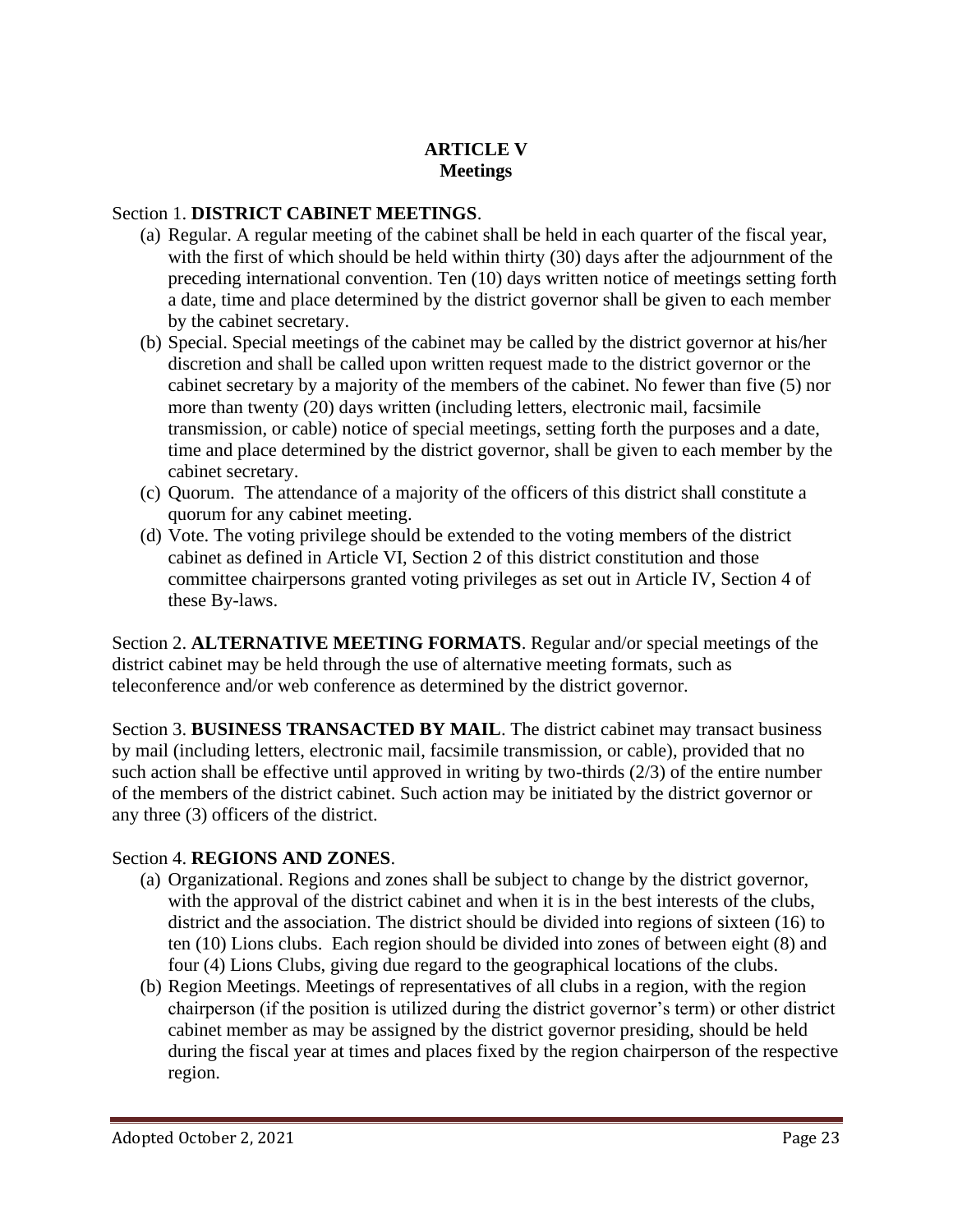(c) Zone Meetings. Meetings of representatives of all the clubs in a zone, with the zone chairperson presiding, shall be held during the fiscal year at times and places fixed by the zone chairperson.

#### **ARTICLE VI District Convention**

Section 1. **CONVENTION ARRANGEMENTS.** The annual convention of the district shall be held during the South Dakota State Lions Convention in conjunction with District 5-SE. Procedures for site selection and other convention details are to be pursuant to a Memorandum of Agreement (MOA) between the Lions of District 5-SE and District 5-SW of the International Association of Lions Clubs of the State of South Dakota.

Section 2. **OFFICIAL CALL**. The district governor shall issue an official call by printed or electronic means to all clubs for the annual district convention not less than sixty (60) days prior to the date fixed for holding the same, stating the place, day and hour thereof.

Section 3. **SITE CHANGE**. The district cabinet shall retain, and have, power to change at any time, for good reason, the convention site previously chosen and neither the district, officers of the district nor any member of the district cabinet, shall incur any liability thereby to any club or club member in the district. Notice of this site change shall be furnished in writing to each club in the district no less than thirty (30) days prior to the convening date of the annual convention

Section 4. **OFFICERS**. The members of the district cabinet shall be the officers of the annual district convention.

Section 5. **SERGEANT-AT-ARMS**. A convention sergeant- at-arms and such assistant sergeant-at-arms as deemed necessary shall be appointed by the district governor.

Section 6. **OFFICIAL REPORT**. Within fifteen (15) days after the close of each district convention, the cabinet secretary shall transmit one copy of the complete proceedings to the international office. Upon written request from any club in the respective district a copy shall be furnished to said club.

Section 7. **CREDENTIALS COMMITTEE**. The Credentials Committee of the district convention shall be composed of the district governor, as chairperson, the cabinet secretary or the cabinet secretary-treasurer and two other non-officers of the district appointed by the district governor, each of whom shall be a member in good standing of a different Lions club in good standing in the district. The non-officers shall not, through the duration of the appointment, hold any district or international office either by election or appointment. The Credentials Committee shall have the powers and perform the duties set forth in ROBERT'S RULES OF ORDER, NEWLY REVISED.

Section 8. **ORDER OF CONVENTION BUSINESS**. The district governor shall arrange the order of business for the district convention, and the same shall be the order of the day for all sessions.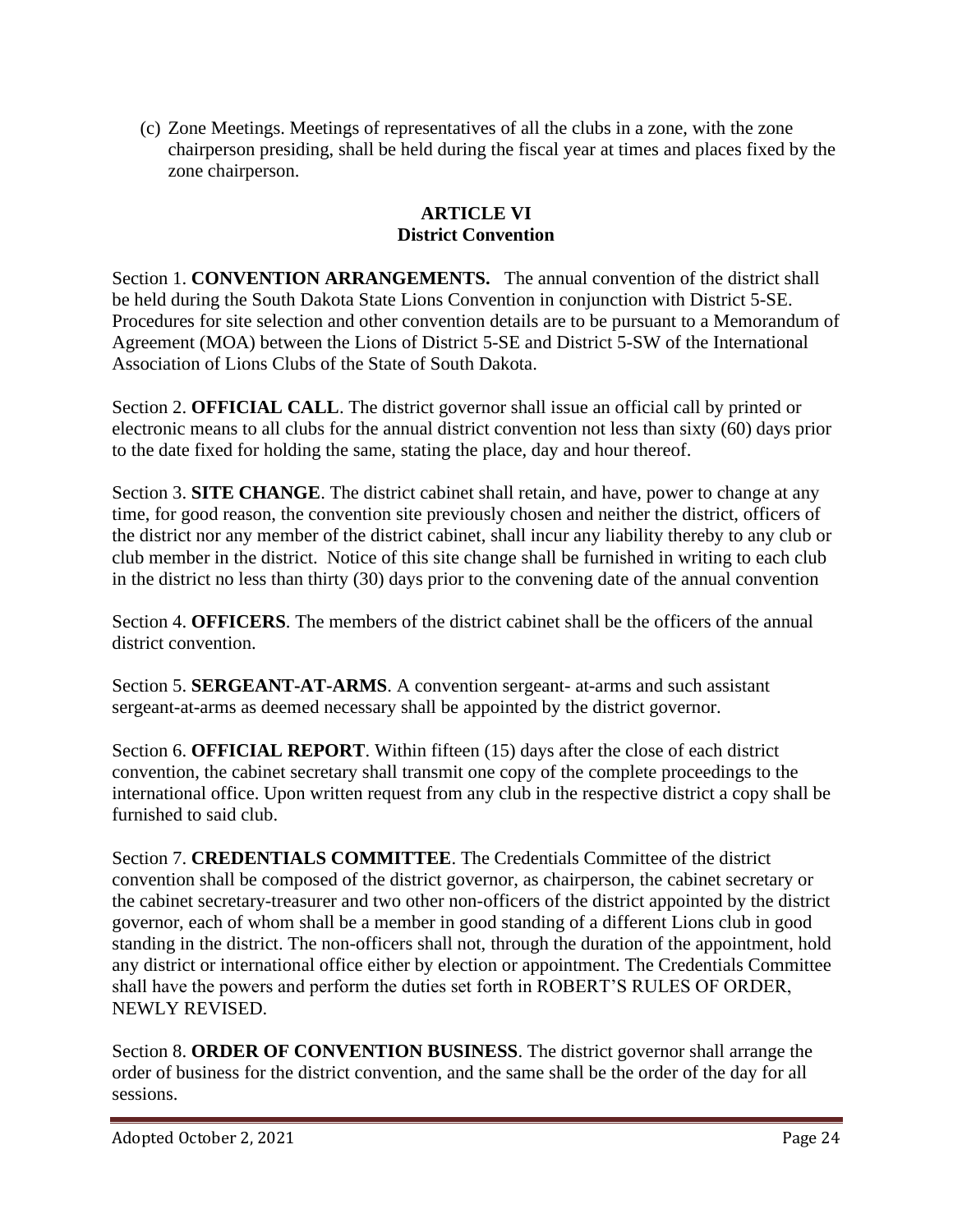Section 9. **DISTRICT CONVENTION COMMITTEES**. The district governor shall appoint the chairperson of, and fill any vacancies occurring in the district convention committees which may include the following: Resolutions, Elections, Constitution and By-Laws, Rules of Procedure and International Convention. Each region, if any, shall have at least one representative on each such committee. These committees shall perform such duties as the district governor shall designate.

#### **ARTICLE VII District Administration Fund**

Section 1. **DISTRICT REVENUE**. To provide revenue for approved district projects and to defray the administrative expenses of the district, an annual district administrative fund assessment of \$11.00 is hereby levied upon each member of each club in the district. In addition, a South Dakota Lion Publication Fee, as approved by the District Cabinet pursuant to a Memorandum of Agreement between District 5-SW and District 5-SE of the State of South Dakota of the International Association of Lions Clubs shall be assessed upon each member of each club in the district. The annual administrative fund assessment and South Dakota Lion publication fee shall be collected and paid in advance by each club in two (2) semi-annual payments as follows: one-half (1/2) the annual assessment and fee per club member on September tenth of each year to cover the semi-annual period July 1 to December 31; and onehalf (1/2) the annual assessment and fee per club member on March tenth of each year, to cover the semi-annual period January 1 to June 30, with billings of the same to be based upon the roster of each club as of the first days of July and January, respectively. Said assessment and fee shall be paid to the cabinet secretary or cabinet treasurer (or secretary-treasurer) by each club in the district, except newly chartered and reorganized clubs, which shall collect and pay said assessment and fee on a pro-rata basis from the first day of the second month following the date of their organization or reorganization, as the case may be. Said district administrative fund assessment shall be disbursed only for administrative expenses of the district and only upon approval by the district governor's cabinet. Disbursement therefrom shall be by checks drawn and signed by the cabinet treasurer and countersigned by the district governor.

Section 2. **REMAINING FUNDS**. In any fiscal year, any balance remaining in the district administrative fund after payment of all district administrative expenses in that year shall remain in said district administrative fund and become available for future district administrative expenses and be treated as income in any fiscal year in which expended or otherwise budgeted for payment of such expenses.

#### **ARTICLE VIII Miscellaneous**

Section 1. **DISTRICT GOVERNOR EXPENSES – INTERNATIONAL CONVENTION**. Expenses of the district governor in connection with his/her attending the international convention shall be considered a district administrative expense. Reimbursement for such

.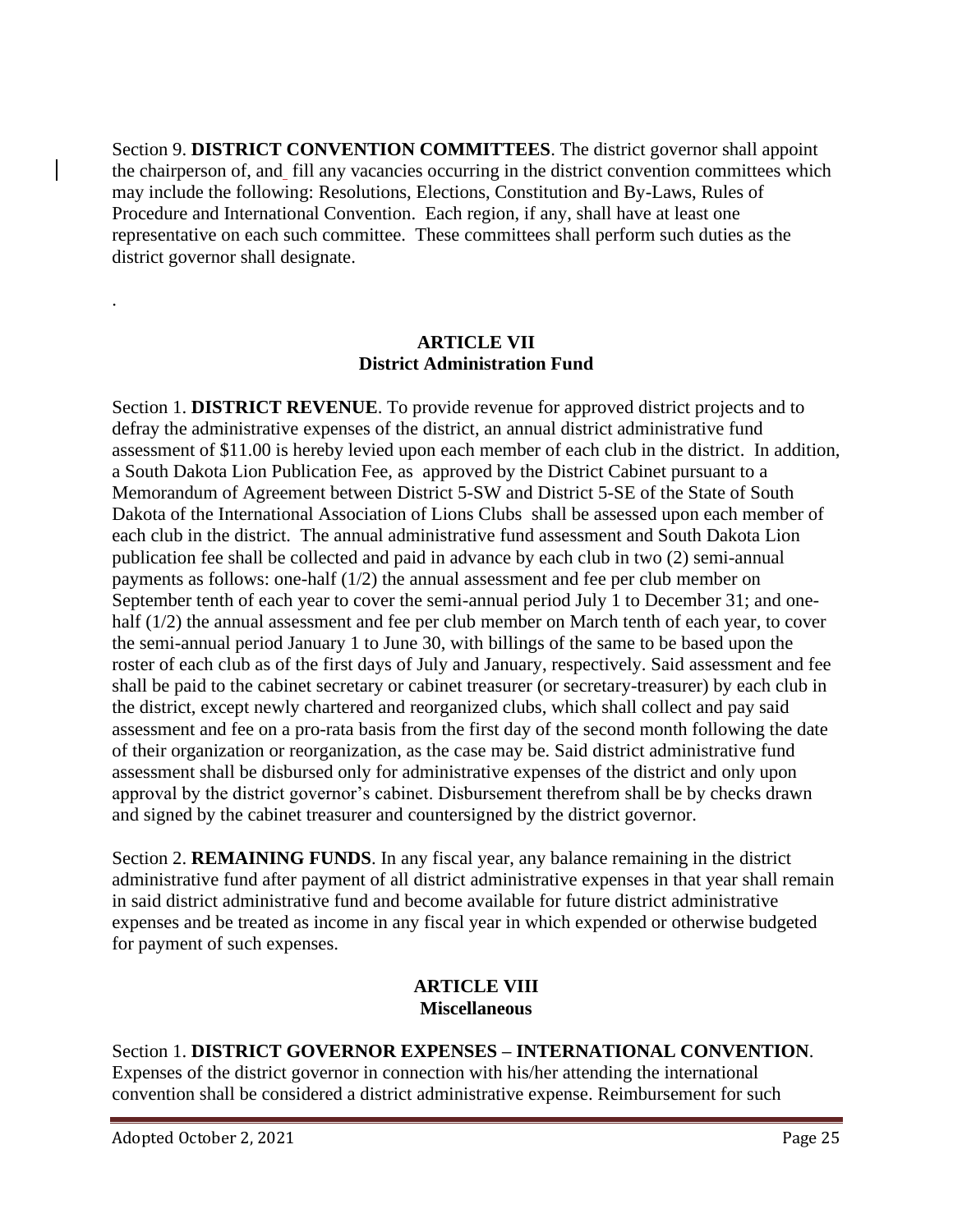expenses shall be made by the district on the same basis as outlined in the General Reimbursement Policy of Lions Clubs International.

Section 2. **FINANCIAL OBLIGATIONS**. The district governor and his/her cabinet shall not incur obligations in any fiscal year which will effect an unbalanced budget or deficit in said fiscal year.

Section 3. **CABINET SECRETARY-TREASURER BOND**. The cabinet secretary-treasurer and authorized signatories shall be bonded in such amount and with such surety company as shall be approved by the district governor's cabinet and the cost of same shall be an administrative expense.

Section 4. **AUDIT OR REVIEW OF BOOKS**. The district governor's cabinet shall provide for an annual or more frequent audit or review of the books and accounts of the cabinet secretary and cabinet treasurer (or secretary or treasurer).

Section 5. **COMPENSATION**. No officer shall receive any compensation for any service rendered to this district in his/her official capacity with the exception of the cabinet secretary cabinet treasurer (or secretary treasurer) whose compensation, if any, shall be fixed by the district cabinet.

Section 6. **FISCAL YEAR**. The fiscal year of this district shall be from July  $1<sup>st</sup>$  to June  $30<sup>th</sup>$ .

Section 7. **RULES OF PROCEDURE**. Except as otherwise specifically provided in this constitution and by-laws, or in the rules of procedure adopted for a meeting, all questions of order and procedure adopted for a meeting, all questions of order and procedure in any district meeting or convention, any meeting of the district cabinet, region, zone or member club or of any group or committee of any one of them shall be determined by ROBERT'S RULES OF ORDER, NEWLY REVISED.

## **ARTICLE IX Amendments**

Section 1. **AMENDING PROCEDURE**. These by-laws may be amended only at a district convention, by resolution reported by the Constitution and By-Laws committee and adopted by a majority of the votes cast.

Section 2. **AUTOMATIC UPDATE**. When amendments to the International Constitution and By-Laws are passed at the International Convention, any amendments that would have an effect on this District Constitution and By-Laws shall automatically be updated in this district constitution and by-laws at the close of the convention.

Section 3. **NOTICE**. No amendment shall be so reported or voted upon unless the same shall have been furnished in writing to each club no less than thirty (30) days prior to the convening date of the annual convention with notice that the same will be voted upon at said convention.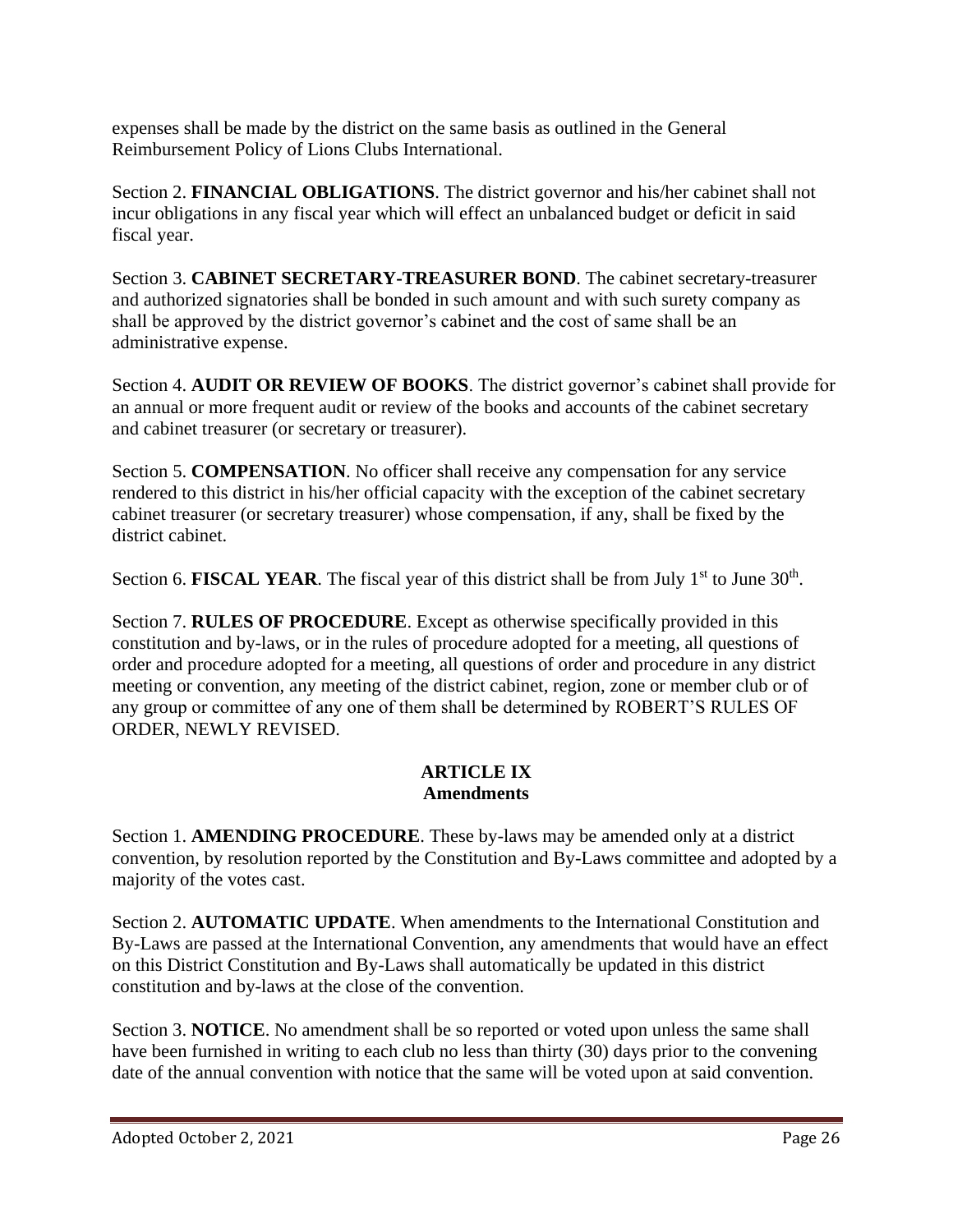Section 4. **EFFECTIVE DATE**. Each amendment shall take effect at the close of the convention at which adopted unless otherwise specified in the amendment.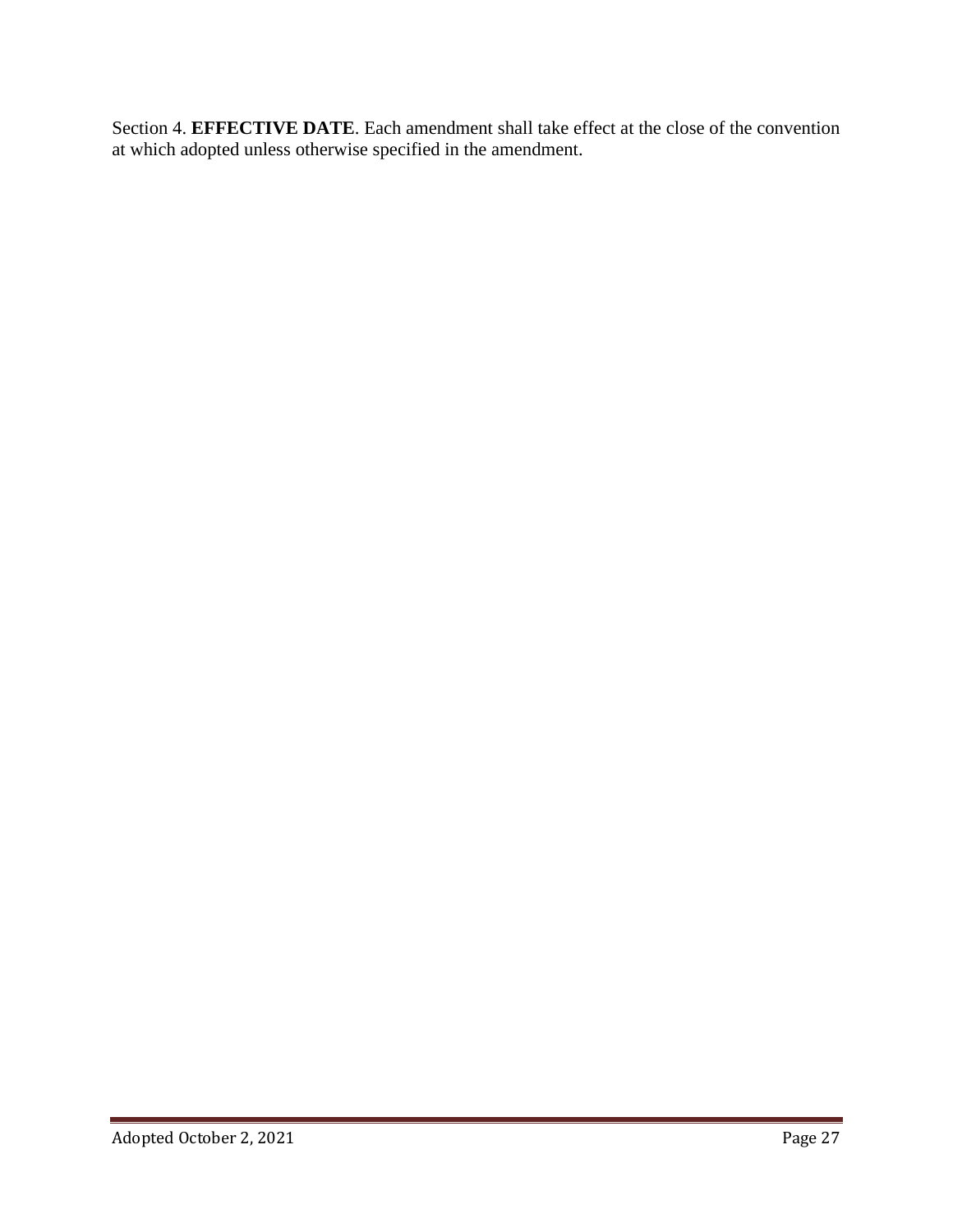## **EXHIBIT A**

#### **SAMPLE RULES OF PROCEDURE**

*These Sample Rules of Procedure are guidelines and may be amended by the district cabinet and adopted by the delegates of the convention.***<sup>5</sup>**

#### **DISTRICT \_\_\_\_\_ CONVENTION**

**Rule 1**. The district governor shall arrange the order of business for the district convention. Except for registration and certification hours, which may not be changed, deviation from the announced order of business shall be made only by consent of three-fourths (3/4) of the certified delegates assembled at any session at which a quorum is present. A majority of those certified delegates present in person at any session shall constitute a quorum.

#### **Rule 2**.

Except as otherwise provided in the Lions Clubs International Constitution and By-Laws, the District 5-SW Constitution and By-Laws, national custom and practice or these rules, Robert's Rules of Order, Newly Revised shall govern all questions of order and procedure.

#### **Rule 3**.

- (a) The credentials committee shall be composed of the district governor, as chairperson, the cabinet secretary/treasurer and two other non-officers of the district appointed by the district governor; provided, however, the district governor may designate any other committee member as chairperson. The credentials committee's primary responsibility shall be to verify club delegate credentials. In carrying out this responsibility, the credentials committee shall have the powers and shall perform the duties as established by national custom and practice or as set forth in Robert's Rules of Order, Newly Revised.
- (b) The registration and certification of delegates shall occur on the day(s) of  $\frac{1}{\sqrt{2}}$ between the hours of and  $\qquad$ .
- (c) The number of certified delegates shall be announced to the convention upon close of certification and prior to the commencing of voting.

#### **Rule 4.**

- (a) 60 days prior to the convening of the convention, the district governor, unless otherwise provided, shall appoint, and designate the chairperson of, a nominations committee consisting of not less than three (3) and no more than five (5) members. It shall be the committee's responsibility to review the qualifications of each nominated candidate within thirty (30) days prior to the election and rule on the eligibility of the same.
- (b) Candidate may withdraw from the contest at any time prior to the issuance of the final report of the nominations committee.

#### **Rule 5**.

 $15$  These are the minimum requirements. The district may add additional rules so long as they are not in conflict with mandatory rules.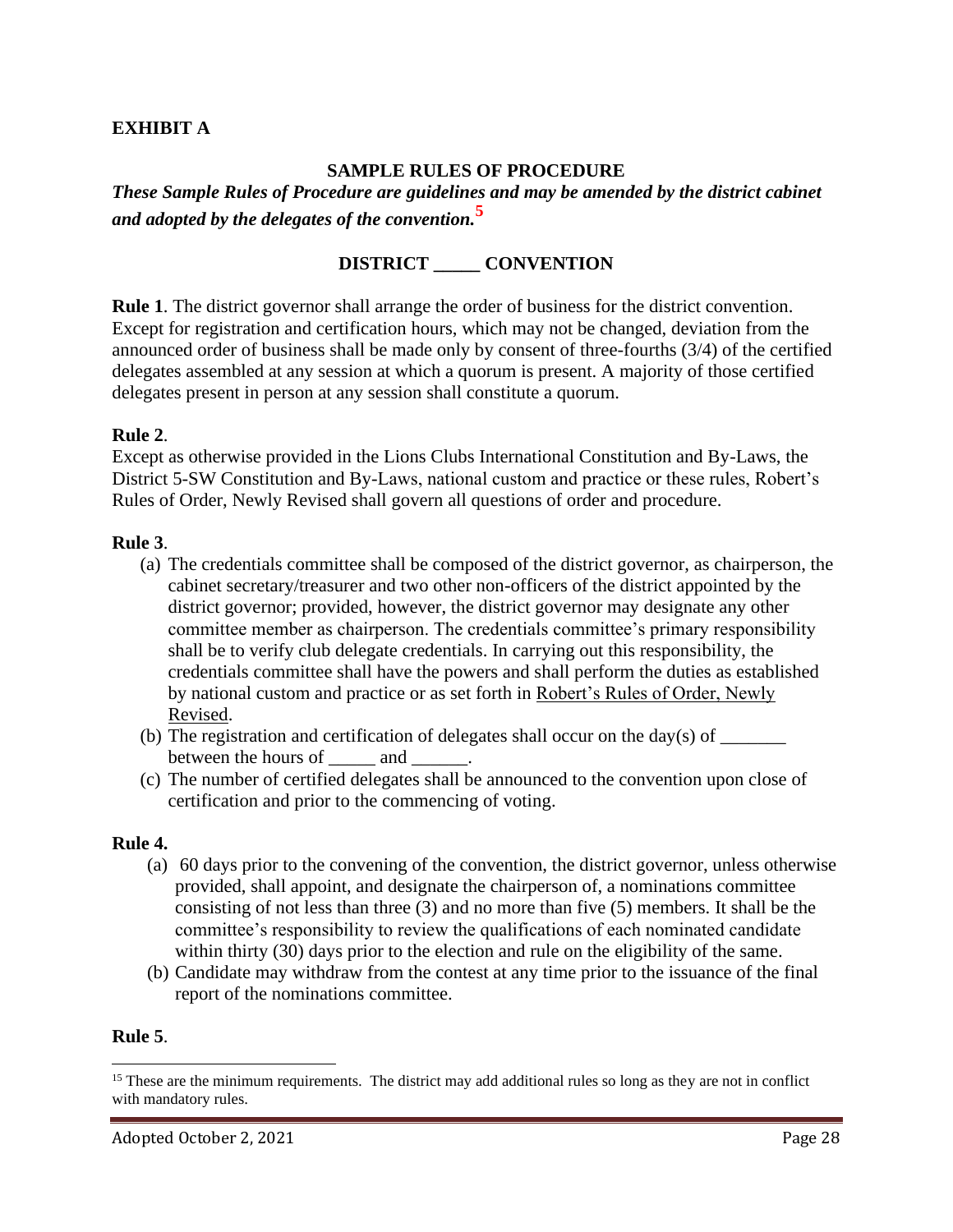Replacement of delegates and alternate delegates.

- (a) To replace a delegate and/or alternate delegate already certified, the replacement must provide a certificate signed by two officers of the club, certifying that the replacement is eligible as an alternate delegate.
- (b) On the day of voting, a duly certified alternate delegate shall be allowed to obtain a ballot and vote in lieu of a duly certified delegate from the same Lions club by presenting his/her copy of his/her alternate credential certificate together with the copy of the certified delegate's credential certificate to the voting personnel at which time the voting personnel will make the necessary notation on the credential records marking that a substitution has been made on the respective club's delegate entitlement. Alternate delegates who were not certified cannot replace a certified or uncertified delegate.

### **Rule 6**.

Nominations for the offices of district governor, first and second vice district governor and such other offices to be filled by the convention shall be limited to nominating/ seconding speeches not to exceed \_\_\_\_\_ minute(s) for each nominee.

## **Rule 7**.

- (a) Prior to the convention, the district governor shall appoint, and designate the chairperson of an elections committee consisting of three (3) members. Each duly nominated candidate shall also be entitled to designate one (1) observer through his/her club. The observers may oversee election procedures only, but may not participate directly in the committee's decision making.
- (b) The elections committee shall be responsible for preparation of elections materials, vote tabulation, and resolving questions concerning the validity of individual ballots. The committee's decision shall be final and binding.
- (c) The elections committee shall prepare a comprehensive report of the election results containing the following components: date, time and place of election; specific voting results by candidate; signature of each committee member and observer. The district governor, council chairperson and all candidates shall be provided a copy of the committee's report.

### **Rule 8**. Voting.

- (a) Voting will take place at a predetermined location and time.
- (b) To secure a ballot card, the delegate shall present his/her credential certificate to voting personnel for verification. Once verified, the delegate shall be issued a ballot.
- (c) The voter shall indicate his/her vote by placing a mark in the appropriate location by the name of the candidate of his/her choice. The mark must be placed in the proper location to constitute a valid vote. Any ballot containing votes for more than the specified number of offices to be filled in any section shall be declared invalid to that particular section.
- (d) A majority vote shall be necessary to elect the district governor, first vice district governor and second vice district governor. A majority is defined as a number more than one-half of the total valid votes cast excluding blanks and abstentions. If a majority vote is not received in the election of district governor, first vice district governor and second vice district governor, a vacancy shall occur and Article IX, Section 6(d) of the International By-Laws shall apply.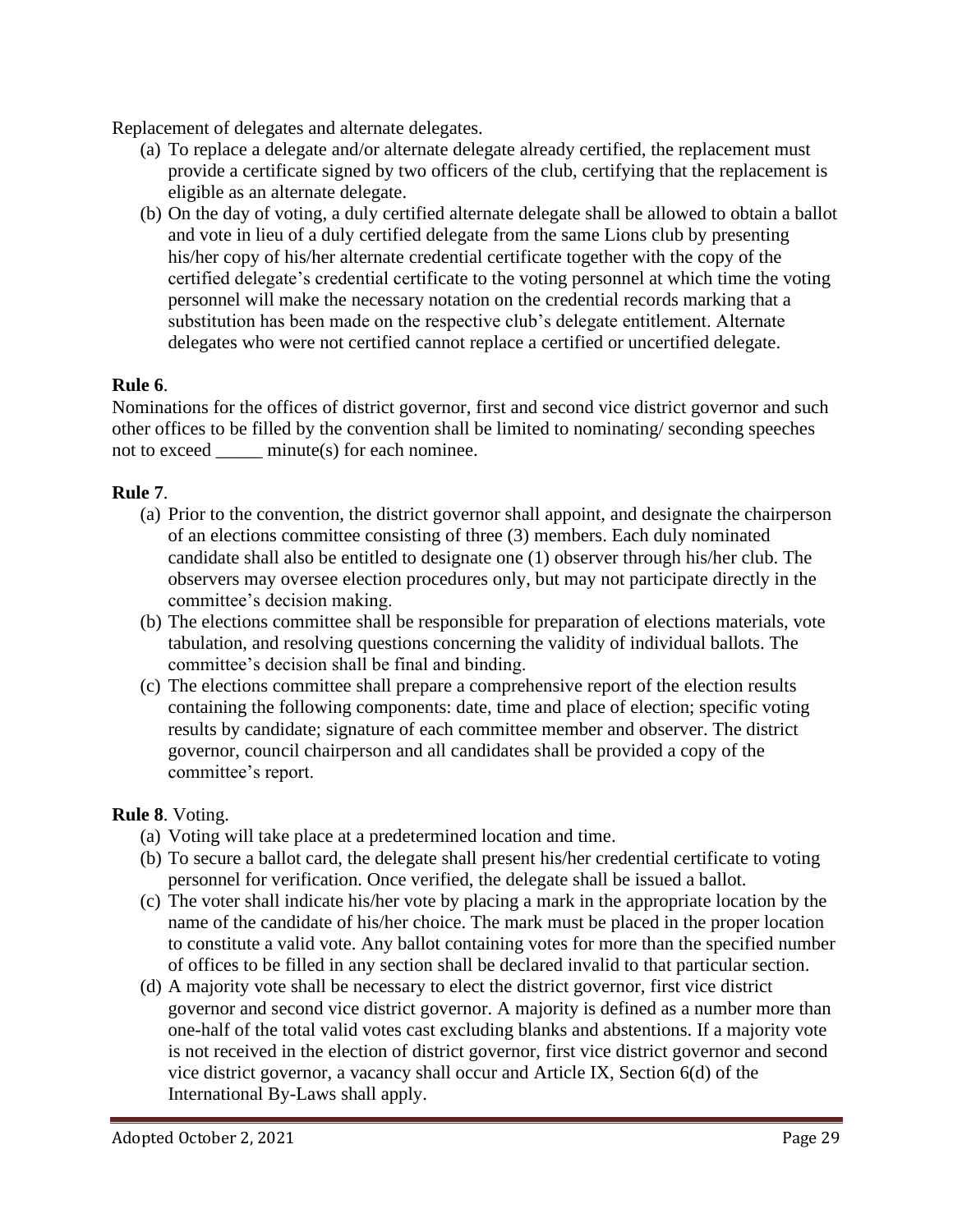(e) A majority vote shall be necessary to elect all other candidates. In the event any one candidate shall fail to receive the required number of votes to be elected, additional balloting shall take place as outlined in this section until such time as one candidate secures a majority vote.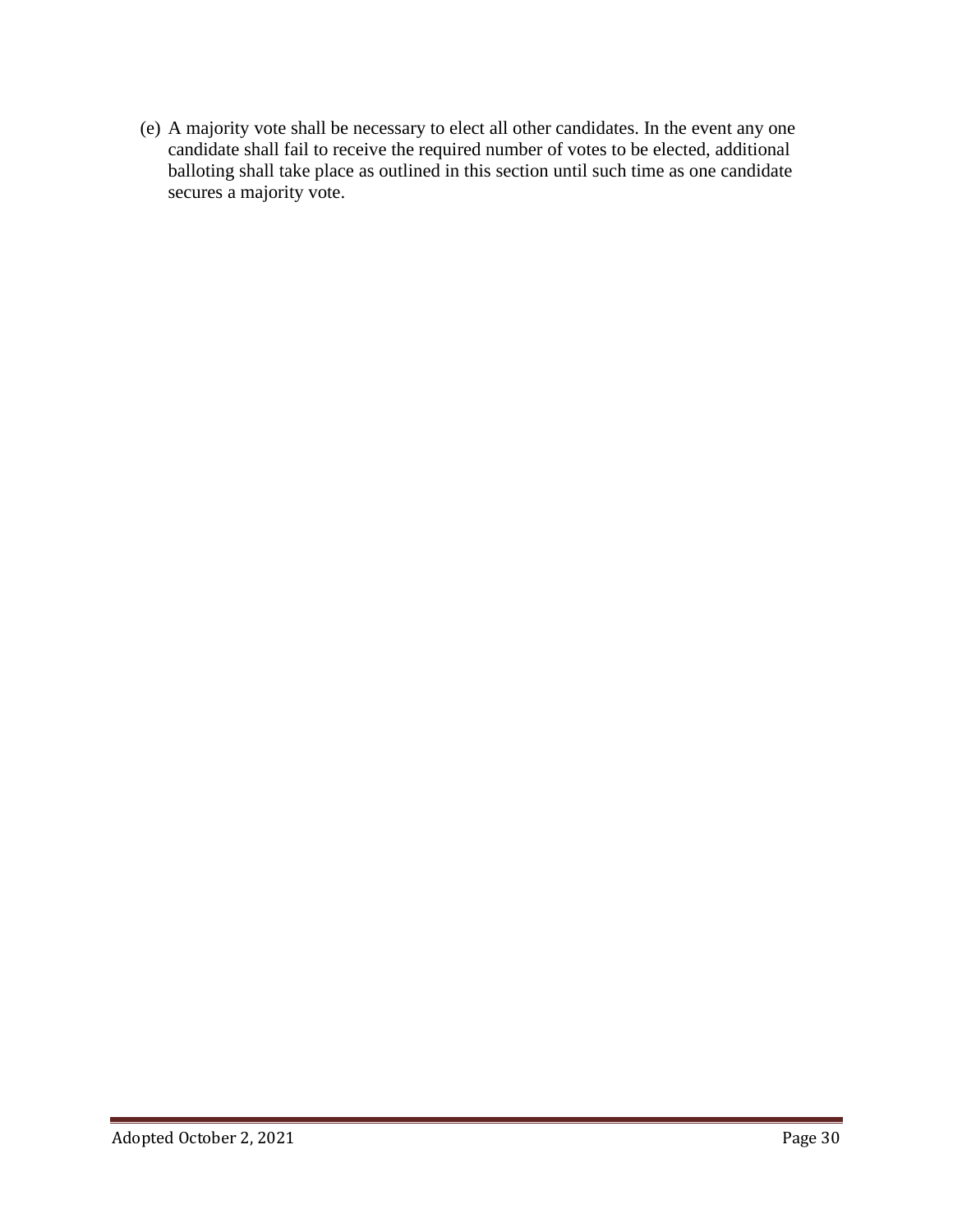### **EXHIBIT B**

## **RULES OF PROCEDURE SPECIAL MEETING TO RECOMMEND A LION FOR APPOINTMENT AS DISTRICT GOVERNOR**

**Rule 1**. In the event a vacancy arises in the office of district governor, it shall be the duty of the immediate past district governor, or if not available, the most recent past district governor who is available, upon notification from the international office, to convene a meeting of the immediate past district governor, first and second vice district governors, the region chairpersons, zone chairpersons and the secretary and treasurer or secretary-treasurer and all past international presidents, past international directors and past district governors **who are members in good standing of a chartered Lions club in good standing within the district** for the purpose of recommending a club endorsed *[this change is not contingent on amendment]* Lion for appointment by the International Board of Directors.

**Rule 2**.Written invitations to this meeting shall be sent not less than fifteen (15) days in advance of the meeting.as soon as possible so that the meeting is held within the required **fifteen (15)** days of receipt of notification. The immediate past district governor, as the meeting's chairperson, shall have the authority to select the meeting site, date and time. However, he/she shall use his/her best efforts to select a centrally located meeting venue, and schedule the meeting at a convenient date and time within the required fifteen (15) days.

*[Above change in Rule 1 and 2 are contingent upon the adoption of the amendment to Article IX, Section 6(e) of the International By-Laws by vote of the delegates at the 2022 International Convention]*

**Rule 3**. The chairperson shall maintain a **written** attendance roster.

**Rule 4**. Each Lion who is entitled to attend the meeting may make one nomination of his/her choice from the floor.

**Rule 5**. Each such nominee shall be entitled to one seconding speech, only, in his/her behalf of not more than three (3) minutes in duration, and may speak personally for five (5) additional minutes. When each nominee has had an opportunity to present his/her remarks, the chairperson shall declare the nominations closed. No additional nominations shall be accepted after the close of nominations.

**Rule 6**. Voting.

- (a) Voting will occur immediately after the close of nominations.
- (b) Voting will be by written ballot.
- (c) The member shall indicate his/her vote by writing the name of his/her choice on the ballot. Any ballot containing votes for more than one nominee shall be declared invalid.
- (d) A majority vote shall be necessary to recommend a member for appointment as district governor. In the event any one candidate shall fail to receive the required number of votes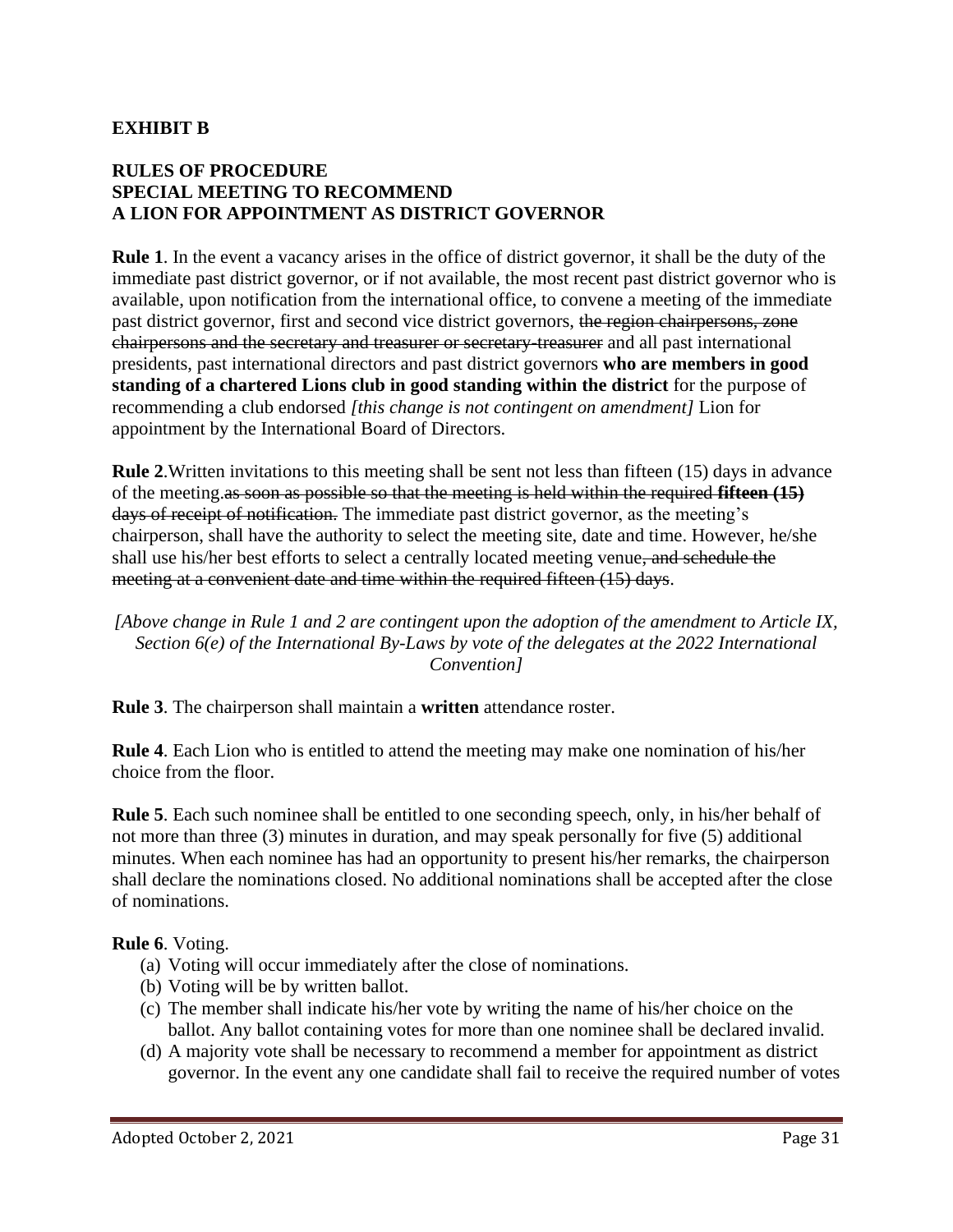to be selected, additional balloting shall take place as outlined in this Rule 6 until such time as one candidate secures a simple majority vote.

**Rule 7**. At the conclusion of the meeting, but in no event more than seven (7) days after the conclusion of the meeting, the chairperson will forward a written report of the voting results to the international office together with evidence of invitations sent and attendance at the meeting.

**Rule 8**. The International Board of Directors, pursuant to Article IX, Sections 6(a) and (d) of the International By-Laws shall consider, but is not bound by, any recommendation resolved at the special meeting. The International Board of Directors reserves the right to appoint the recommended or any club member as district governor for the (remainder of the) term.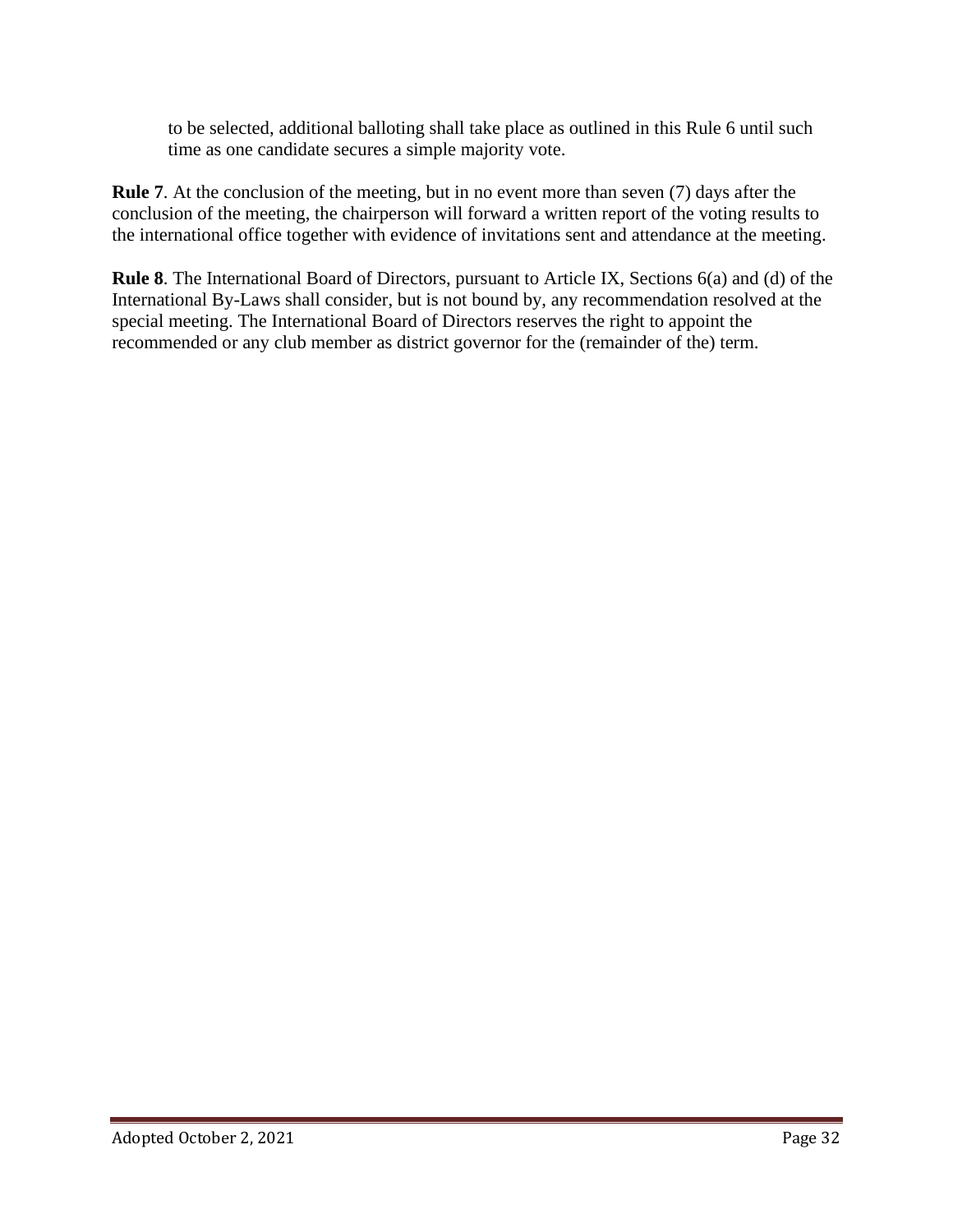## **EXHIBIT C**

## **RULES OF PROCEDURE SPECIAL MEETING TO RECOMMEND A LION FOR APPOINTMENT AS FIRST OR SECOND VICE DISTRICT GOVERNOR**

**Rule 1**. In the event a vacancy arises in the office of first or second vice district governor, the district governor shall convene a meeting of the members as defined in Article II, Section 6 of these By-laws of the existing cabinet as provided for in the International Constitution and By-Laws and all past international officers who are members in good standing of a chartered Lions club in good standing in the district. It shall be the duty of the attendees at this meeting to appoint a qualified club endorsed *[this change not contingent on amendment]* member as first or second vice district governor for the remainder of the term.

**Rule 2**. In filling said vacancy, it shall be the duty of the district governor, or if not available, the most recently serving past district governor who is available, to send out written invitations no less than fifteen (15) days in advance of the meeting, to attend said meeting and it shall also be his/her responsibility to preside as chairperson of the meeting. The district governor, as the meeting's chairperson, shall have the authority to select the meeting site, date and time. However, he/she shall use his/her best efforts to select a centrally located meeting venue, and schedule the meeting at a convenient date and time.

#### *[Above change in Rule 1 and 2 are contingent upon the adoption of the amendment to Article IX, Section 6(e) of the International By-Laws by vote of the delegates at the 2022 International Convention]*

**Rule 3**. The district governor shall maintain a written attendance roster.

**Rule 4**. Each Lion who is entitled to attend the meeting may make one nomination of his/her choice from the floor.

**Rule 5**. Each such nominee shall be entitled to one seconding speech, only, in his/her behalf of not more than three (3) minutes in duration, and may speak personally for five (5) additional minutes. When each nominee has had an opportunity to present his/her remarks, the chairperson shall declare the nominations closed. No additional nominations shall be accepted after the close of nominations.

**Rule 6**. Voting.

- (a) Voting will occur immediately after the close of nominations.
- (b) Voting will be by written ballot.
- (c) The member shall indicate his/her vote by writing the name of his/her choice on the ballot. Any ballot containing votes for more than one nominee shall be declared invalid.
- (d) A majority vote shall be necessary to recommend a member for appointment as first or second vice district governor. In the event any one candidate shall fail to receive the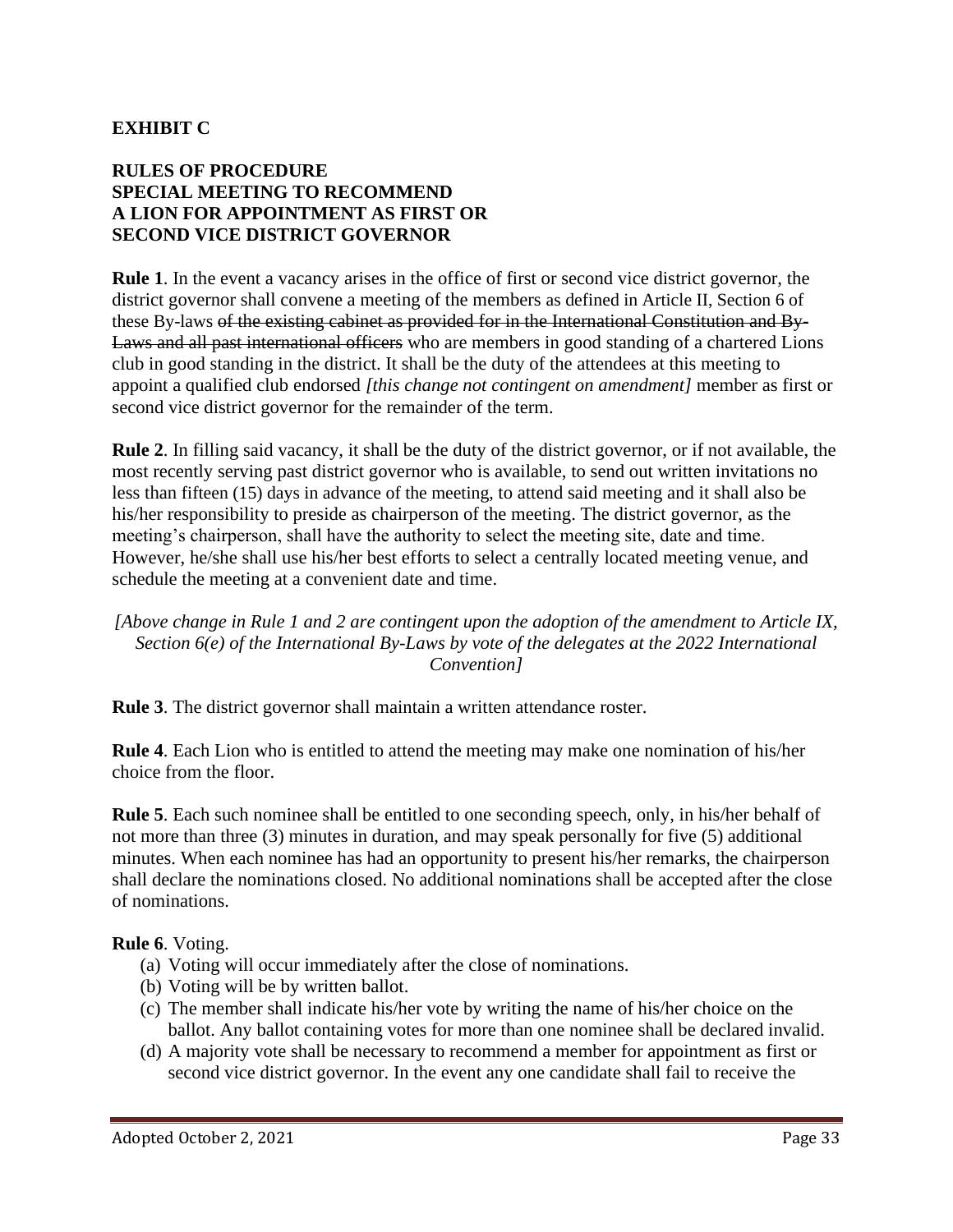required number of votes to be selected, additional balloting shall take place as outlined in this Rule 6 until such time as one candidate secures a simple majority vote.

**Rule 7**. At the conclusion of the meeting, but in no event more than seven (7) days after the conclusion of the meeting, the chairperson will forward a written report of the voting results to the international office together with evidence of invitations sent and attendance at the meeting.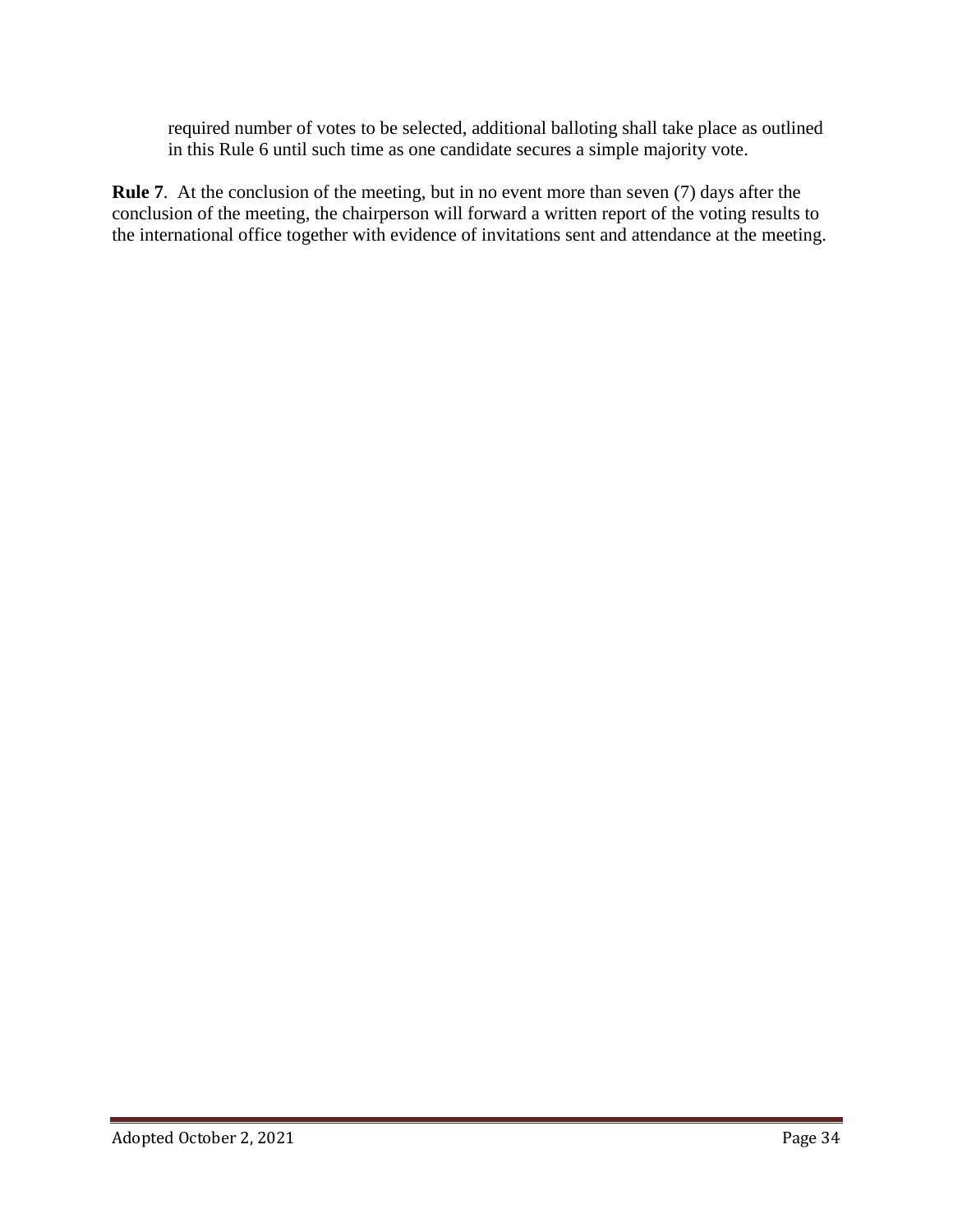## **EXHIBIT D**

#### **Nominating Committee Checklist District Governor Candidate**

This checklist must be completed for each candidate and submitted to the Elections Committee.

| Name of Candidate: Name of Candidate:                                                                         |                                                                                                                                                                                                               |
|---------------------------------------------------------------------------------------------------------------|---------------------------------------------------------------------------------------------------------------------------------------------------------------------------------------------------------------|
| Name of Candidate's Lions Club: Name of Candidate's Lions Club:                                               |                                                                                                                                                                                                               |
|                                                                                                               | Date of Nominating Committee Meeting: New York 2014 19:30 AM                                                                                                                                                  |
|                                                                                                               |                                                                                                                                                                                                               |
| Candidate has submitted sufficient evidence showing that he/she has met the following<br><b>Requirements:</b> |                                                                                                                                                                                                               |
| his/her single or sub-district.                                                                               | $\Box$ Candidate is an active member in good standing of a chartered Lions Club in Good Standing* in                                                                                                          |
| $\Box$ Candidate is currently serving as the first vice district governor within this district.               | $\Box$ Candidate endorsed by his/her Lions Club or a majority of the Lions Clubs in the District.                                                                                                             |
| convention, the candidate fulfills the following qualifications:                                              | In the event the current first vice district governor does not stand for election as district governor,<br>or if a vacancy in the position of first vice district governor exists at the time of the district |
| Club President:                                                                                               | Year Served                                                                                                                                                                                                   |
| Club Board of Directors<br>$\Box$                                                                             | Two (2) Years Served                                                                                                                                                                                          |
| $\Box$ District Cabinet (check one)                                                                           |                                                                                                                                                                                                               |

| $\Box$ Zone or Region Chairperson                              | <b>Year Served</b> |  |
|----------------------------------------------------------------|--------------------|--|
| $\Box$ Cabinet Secretary and/or Treasurer)                     | <b>Year Served</b> |  |
| $\Box$ One (1) additional year as a member of district cabinet |                    |  |
| Position held:                                                 | <b>Year Served</b> |  |

 $\Box$  With none of the above being accomplished concurrently.

*\*Please note that if the club has any outstanding dues, the candidate should be notified and provided up until fifteen (15) days prior to the close of credential certification to ensure that his/her club pay outstanding dues.* 

I have reviewed this checklist and certify that the candidate listed above has met the requirements for District Governor in accordance with the International By-Laws, Article IX, Section 4.

Nominating Committee Chairperson Date

Nominating Committee Member Date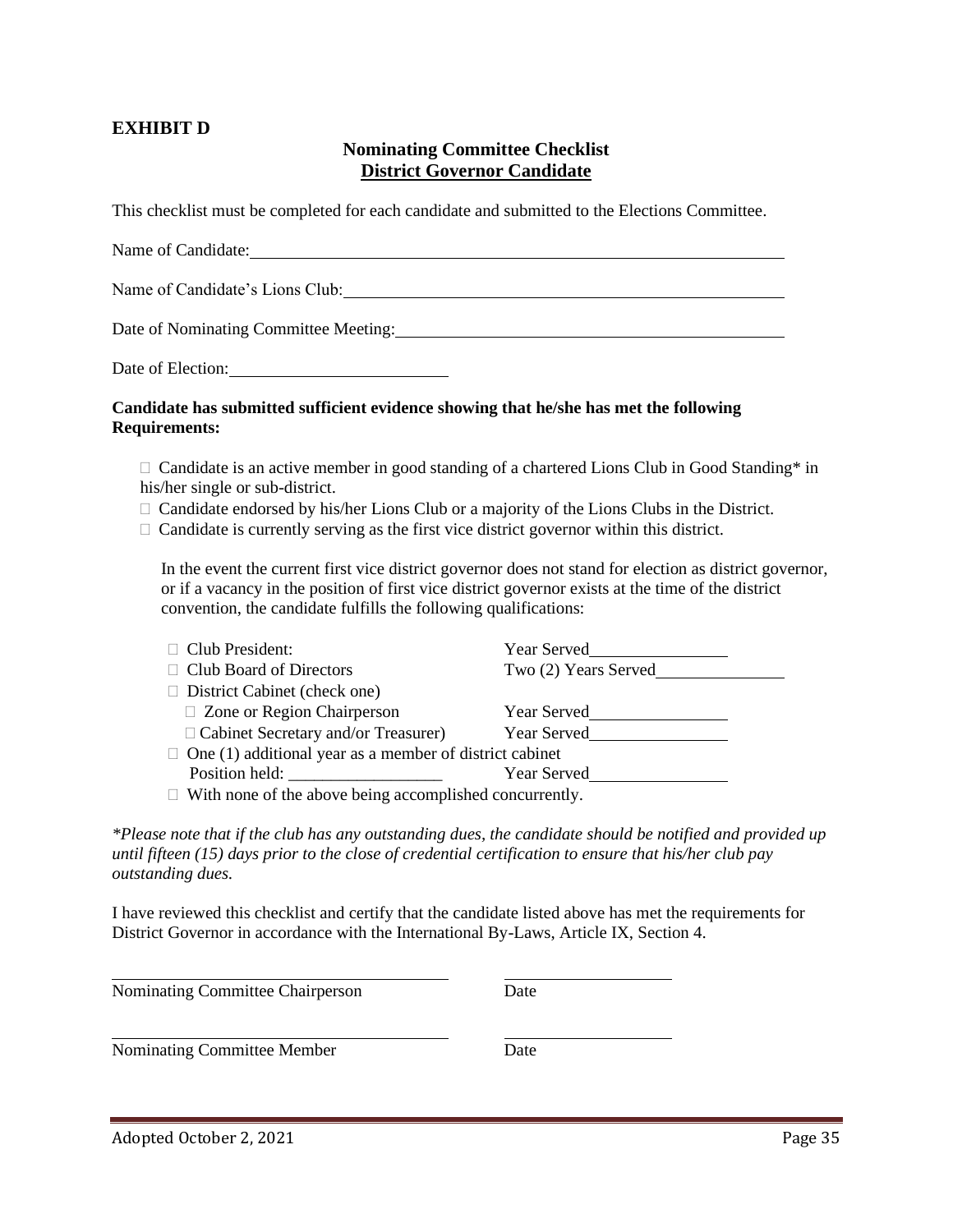## **EXHIBIT E**

#### **Nominating Committee Checklist First Vice District Governor Candidate**

This checklist must be completed for each candidate and submitted to the Elections Committee.

|                                     | Name of Candidate's Lions Club: 2008. [19] Manuscript Candidate's Lions Club:                                                                                                                                                                                                                                                        |
|-------------------------------------|--------------------------------------------------------------------------------------------------------------------------------------------------------------------------------------------------------------------------------------------------------------------------------------------------------------------------------------|
|                                     | Date of Nominating Committee Meeting: New York 2014                                                                                                                                                                                                                                                                                  |
|                                     |                                                                                                                                                                                                                                                                                                                                      |
| <b>Requirements:</b>                | Candidate has submitted sufficient evidence showing that he/she has met the following                                                                                                                                                                                                                                                |
| single or sub-district.             | $\Box$ Candidate is an Active Member in good standing of a chartered Lions Club in Good Standing* in his/her                                                                                                                                                                                                                         |
|                                     | $\Box$ Candidate endorsed by his/her Lions Club or a majority of the Lions Clubs in the District.<br>$\Box$ Candidate is currently serving as the second vice district governor within this district,                                                                                                                                |
|                                     | In the event the current second vice district governor does not stand for election as first vice district<br>governor, or if a vacancy in the position of second vice district governor exists at the time of the district<br>convention, the candidate fulfills the qualifications for the office of second vice district governor: |
| $\Box$ Club President:              | Year Served                                                                                                                                                                                                                                                                                                                          |
| $\Box$ Club Board of Directors      | Two (2) Years Served                                                                                                                                                                                                                                                                                                                 |
| $\Box$ District Cabinet (check one) |                                                                                                                                                                                                                                                                                                                                      |
| $\Box$ Zone or Region Chairperson   | Year Served                                                                                                                                                                                                                                                                                                                          |

□ Cabinet Secretary and/or Treasurer) Year Served

□ With none of the above being accomplished concurrently.

*\*Please note that if the club has any outstanding dues, the candidate should be notified and provided up until fifteen (15) days prior to the close of credential certification to ensure that his/her club pay outstanding dues.* 

I have reviewed this checklist and certify that the candidate listed above has met the requirements for First Vice District Governor in accordance with the International By-Laws, Article IX, Section 6(b).

Nominating Committee Chairperson Date

Nominating Committee Member Date

Adopted October 2, 2021 Page 36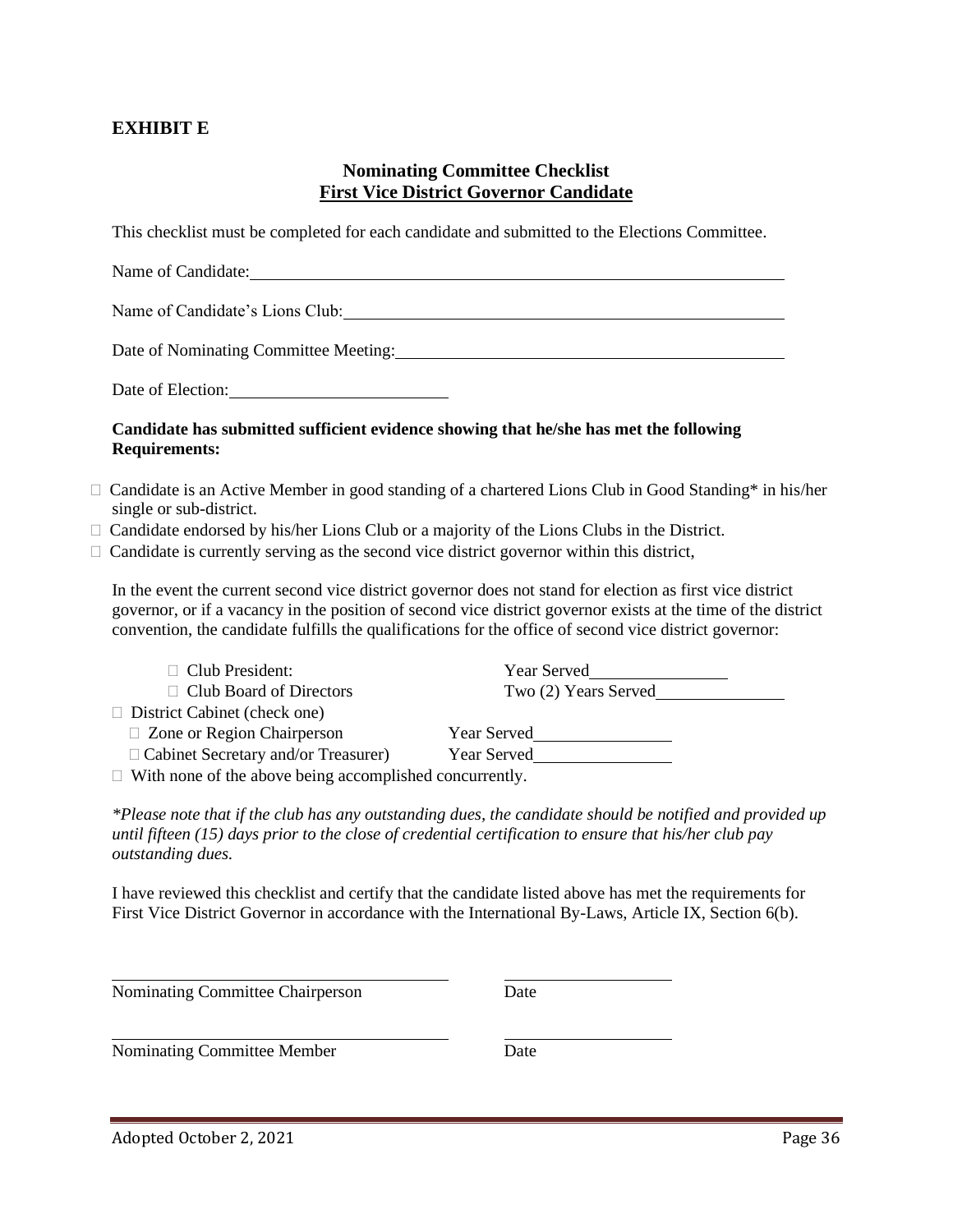#### **EXHIBIT F**

#### **Nominating Committee Checklist Second Vice District Governor Candidate**

This checklist must be completed for each candidate and submitted to the Elections Committee.

| Name of Candidate: <u>Canadian Canadian Canadian Canadian Canadian Canadian Canadian Canadian Canadian Canadian Canadian Canadian Canadian Canadian Canadian Canadian Canadian Canadian Canadian Canadian Canadian Canadian Cana</u> |                                                                                                      |
|--------------------------------------------------------------------------------------------------------------------------------------------------------------------------------------------------------------------------------------|------------------------------------------------------------------------------------------------------|
| Name of Candidate's Lions Club: 2008. [2010]                                                                                                                                                                                         |                                                                                                      |
| Date of Nominating Committee Meeting: Next State of Nominating Committee Meeting:                                                                                                                                                    |                                                                                                      |
| Date of Election:                                                                                                                                                                                                                    |                                                                                                      |
| Candidate has submitted sufficient evidence showing that he/she has met the following<br><b>Requirements:</b>                                                                                                                        |                                                                                                      |
| his/her single or sub-district.                                                                                                                                                                                                      | $\Box$ Candidate is an Active Member in good standing of a chartered Lions Club in Good Standing* in |
| $\Box$ Candidate endorsed by his/her Lions Club or a majority of the Lions Clubs in the District.                                                                                                                                    |                                                                                                      |
| $\Box$ Club President:                                                                                                                                                                                                               |                                                                                                      |
| $\Box$ Club Board of Directors                                                                                                                                                                                                       | Two (2) Years Served                                                                                 |
| $\Box$ District Cabinet (check one)                                                                                                                                                                                                  |                                                                                                      |
| $\Box$ Zone or Region Chairperson                                                                                                                                                                                                    | Year Served <u>San Association</u>                                                                   |
| □ Cabinet Secretary and/or Treasurer)                                                                                                                                                                                                | Year Served                                                                                          |

 $\Box$  With none of the above being accomplished concurrently.

*\*Please note that if the club has any outstanding dues, the candidate should be notified and provided up until fifteen (15) days prior to the close of credential certification to ensure that his/her club pay outstanding dues.* 

I have reviewed this checklist and certify that the candidate listed above has met the requirements for Second Vice District Governor in accordance with the International By-Laws, Article IX, Section 6(c).

Nominating Committee Chairperson Date

Nominating Committee Member Date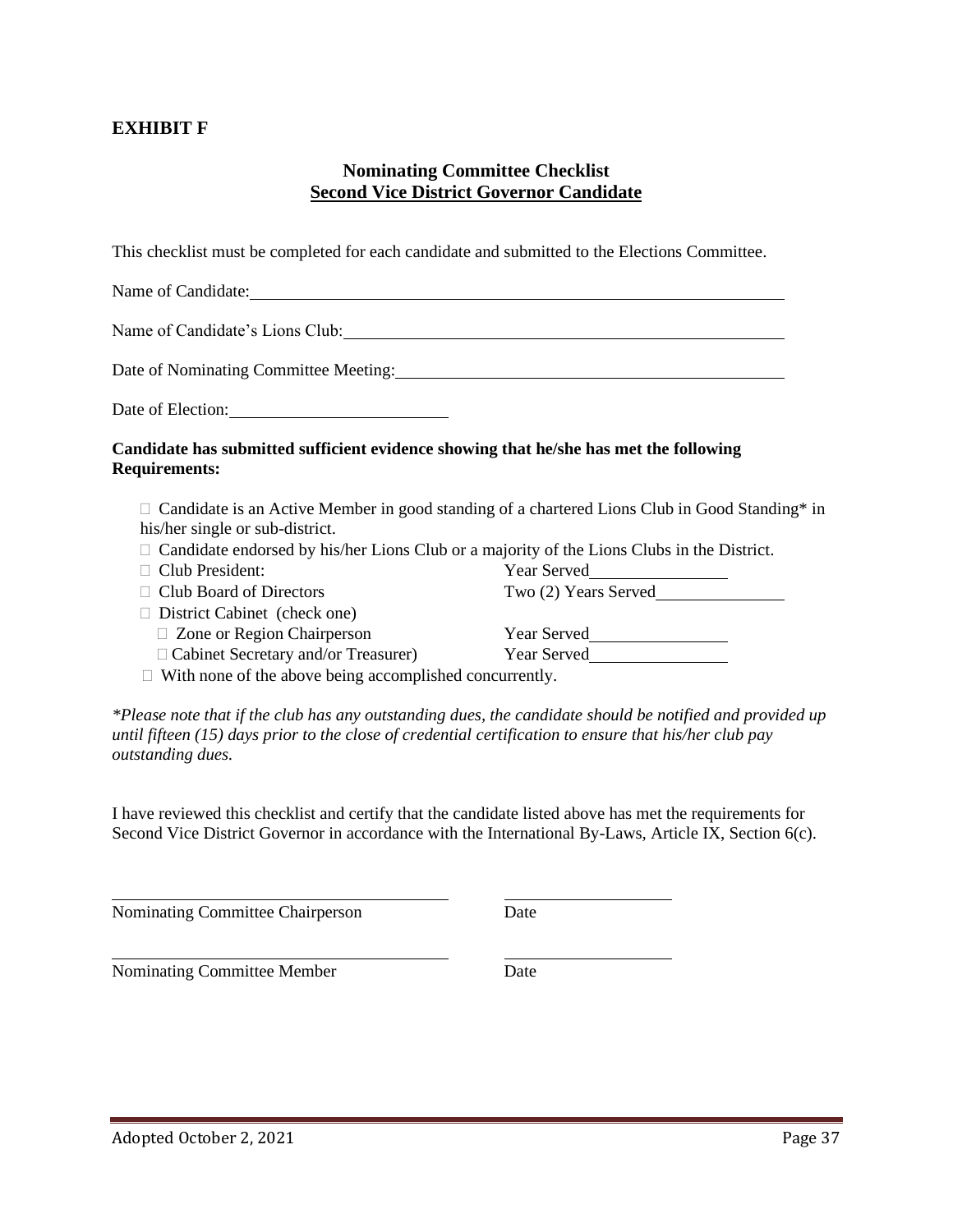#### **EXHIBIT G**

## **Standard Ballot District Governor, First Vice District Governor & Second Vice District Governor Elections**

#### **Sample 1: Ballot where there are two candidates.**

Instructions: Clearly indicate your vote by placing an appropriate symbol**<sup>6</sup>** in the box next to the name of the candidate you are casting your vote for.

| Position                            | Name        | Vote |
|-------------------------------------|-------------|------|
| <b>First Vice District Governor</b> |             |      |
|                                     | Candidate A |      |
|                                     | Candidate B |      |

#### **Sample 2: Ballot where there is only one candidate.**

Instructions: Clearly indicate your vote by placing an appropriate symbol**<sup>7</sup>** in the box indicating a yes or a no vote for the candidate.

| Position                 | Name        | Yes | No |
|--------------------------|-------------|-----|----|
| <b>District Governor</b> |             |     |    |
|                          | Candidate A |     |    |

#### **Sample #3: Ballot where there are three or more candidates:**

(Note: there are a few different options when there is more than one candidate. If time permits, you may have the voter indicate their selection next to the candidate they wish to vote for. If no candidate receives a majority of the votes, then the candidate with the lowest amount of votes is dropped off the ballot and another vote is taken (The ballot would look like Sample #1 above). This process would continue until a candidate receives the required number of votes. As most districts do not have the time to conduct such a lengthy process, the option of Preferential Voting allows the voter to complete one ballot. Following is an example of a Preferential Voting Ballot):

Instructions. Indicate your preference by clearly marking next to each candidate's name a number (1, 2, 3 or 4) indicating your preference in the order in which you would elect the candidate (i.e., 1, representing highest preference,  $2$  – next preference, etc).

<sup>&</sup>lt;sup>16</sup> Please note that the district should indicate the appropriate symbol to use or approved stamp provided to all voters.

<sup>&</sup>lt;sup>17</sup> Please note that the district should indicate the appropriate symbol to use or approved stamp provided to all voters. In addition, a candidate must receive a majority of affirmative votes to move forward. If there is a tie between a yes and no vote, the candidate would not have received the required number of votes to be elected and it would result in an vacancy.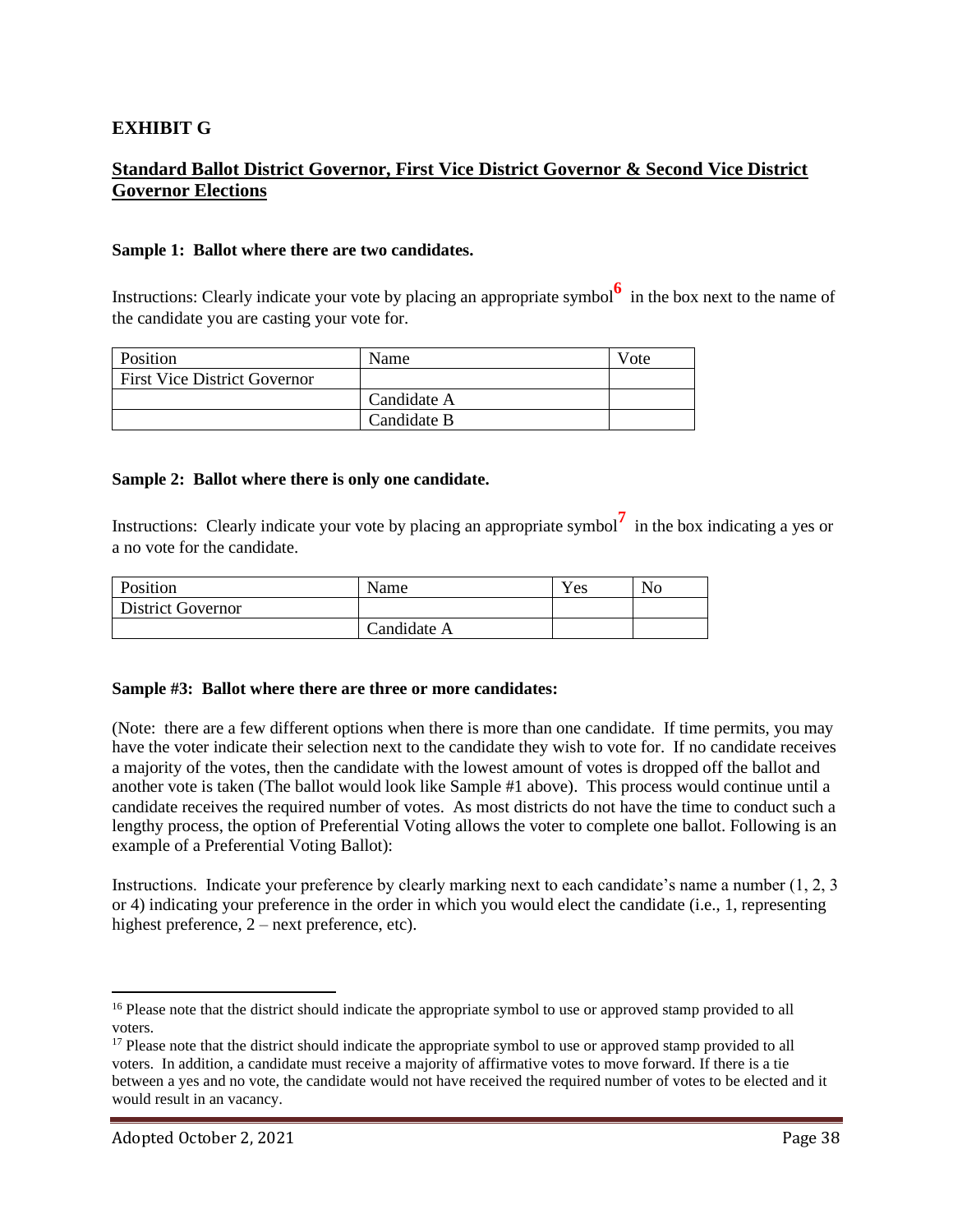| Position                      | Name        | Preference/ |
|-------------------------------|-------------|-------------|
|                               |             | Rank        |
| Second Vice District Governor |             |             |
|                               | Candidate A |             |
|                               | Candidate B |             |
|                               | Candidate C |             |
|                               | Candidate D |             |

#### **Rules for Preferential Voting**:

- 1. On the preferential ballot for each office to be filled the voter is asked to indicate the order in which he prefers all the candidates, placing the numeral 1 beside his first preference, the numeral 2 beside his second preference, and so on for every possible choice.
- 2. In counting the votes for a given office, the ballots are arranged in piles according to the indicated first preferences – one pile for each candidate.
- 3. The number of ballots in each pile is then recorded for the tellers' report. These piles remain identified with the names of the same candidates throughout the counting procedure until all but one are eliminated as described below.
- 4. If more than half of the ballots show one candidate indicated as first choice, that choice has a majority in the ordinary sense and the candidate is elected. But if there is no such majority, candidates are eliminated one by one, beginning with the least popular, until one prevails, as follows:
	- a. The ballots in the thinnest pile that is, those containing the name designated as first choice by the fewest number of voters – are redistributed into the other piles according to the names marked as second choice on these ballots.
	- b. The number of ballots in each remaining pile after this distribution is again recorded.
	- c. If more than half of the ballots are now in one pile, that candidate is elected. If not, the next least popular candidate is similarly eliminated, by taking the thinnest remaining pile and redistributing its ballots according to their second choices into the other piles, except that, if the name eliminated in the last distribution is indicated as second choice on a ballot, that ballot is placed accordingly to its third choice.
	- d. Again the number of ballots in each existing pile is recorded, and if necessary, the process is repeated – by redistributing each time the ballots in the thinnest remaining pile, according to the marked second choice or most-preferred choice among those not yet eliminated – until one pile contains more than half of the ballots, the result being thereby determined.
	- e. The tellers' report consists of a table listing all candidates, with the number of ballots that were in each pile after each successive distribution.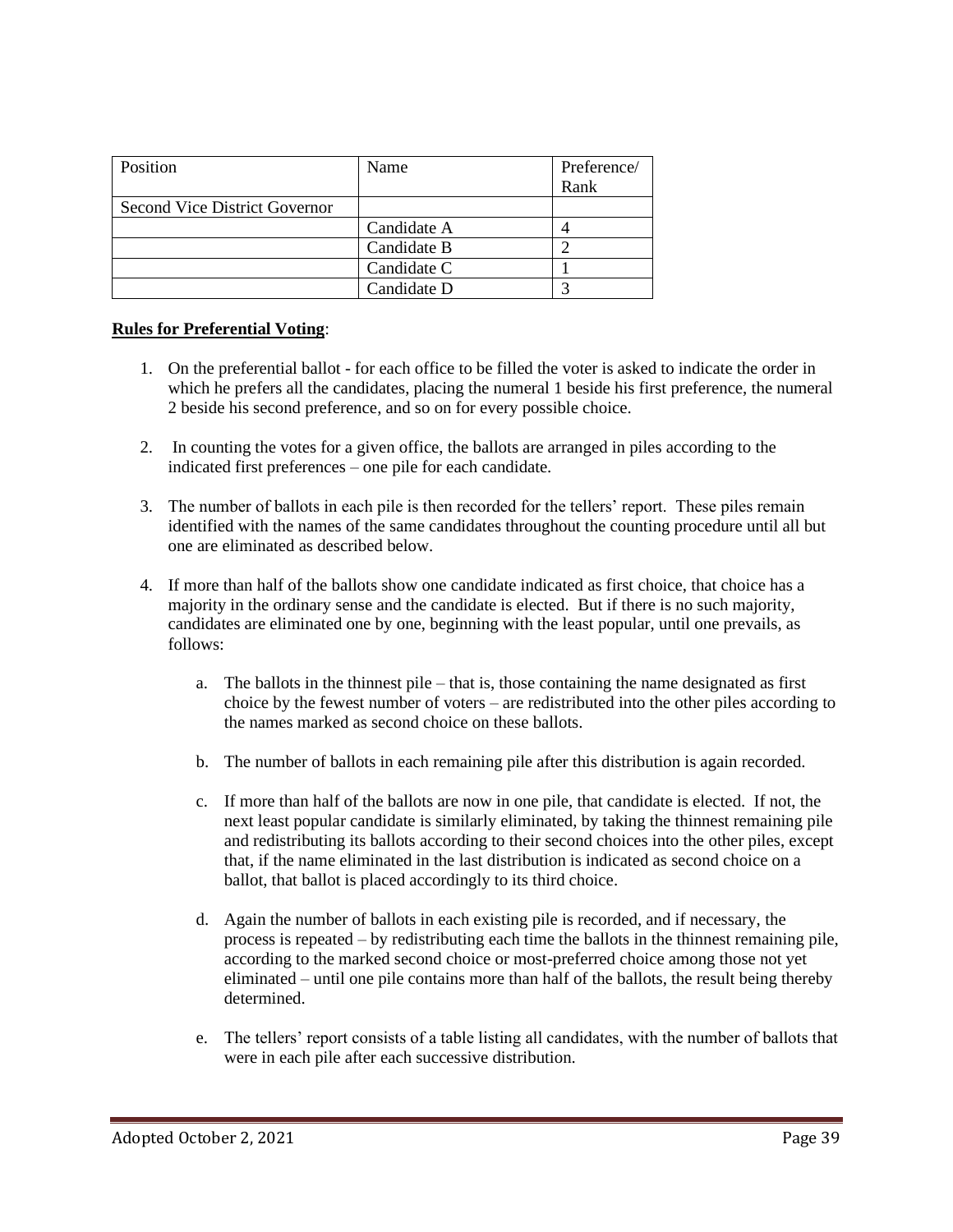- 5. If a ballot having one or more names not marked with any numeral comes up for placement at any stage of the counting and all of its marked names have been eliminated, it should not be placed in any pile, but should be set aside.
- 6. If at any point two or more candidates are tied for the least popular position, the ballots in their piles are redistributed in a single step, all of the tied names being treated as eliminated.
- 7. In the event of a tie in the winning position which would imply that the elimination process is continued until the ballots are reduced to two or more equal piles – the election should be resolved in favor of the candidate that was strongest in terms of first choice (by referring to the record of the first distribution).